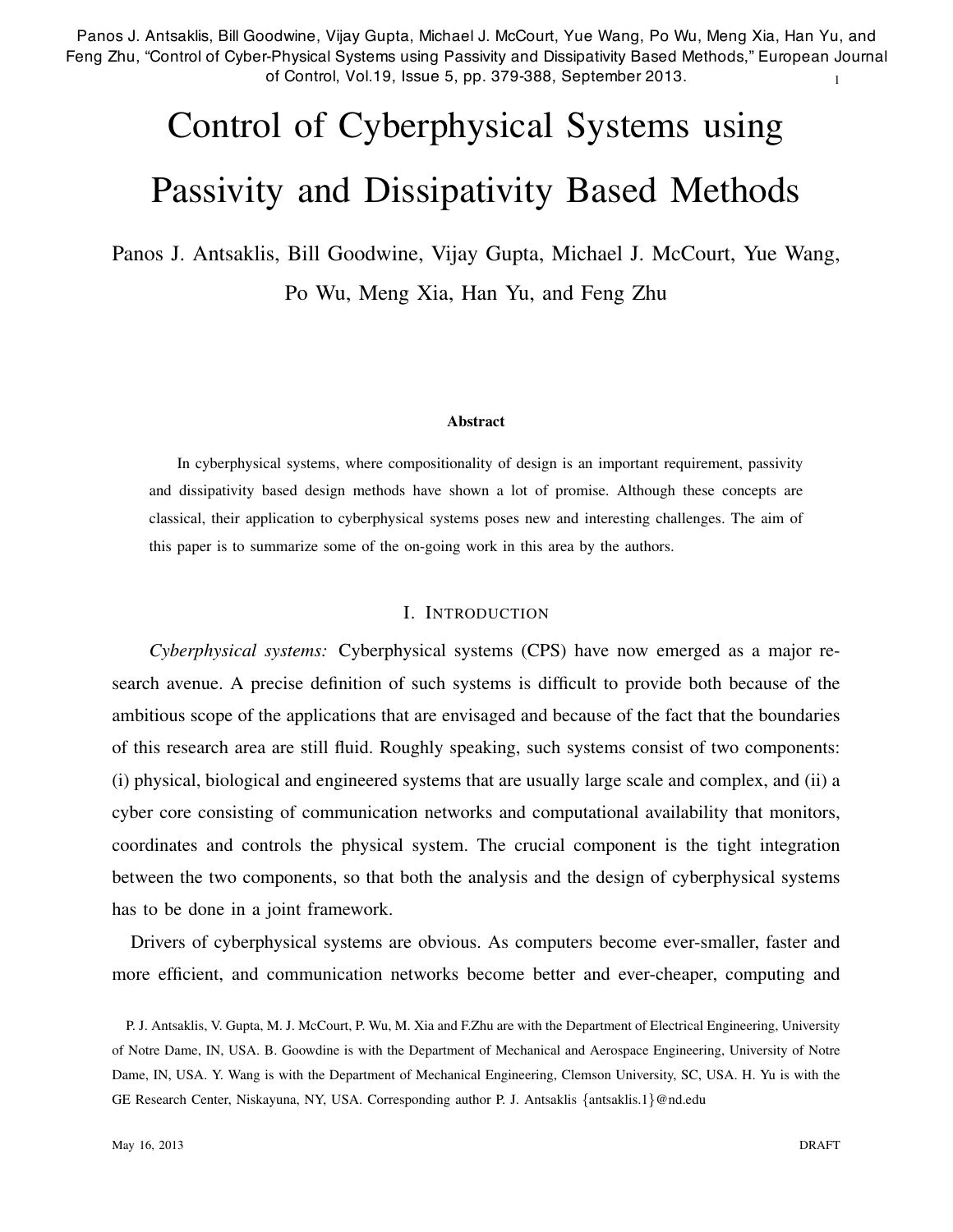communication capabilities are being embedded in all types of objects and structures in the physical environment. This intimate coupling between the cyber and physical components is be-

ing manifested from the nano-world to large-scale wide-area systems of systems; and at multiple time-scales. Research advances in cyber-physical systems promise to transform our world with systems that respond more quickly (e.g., autonomous collision avoidance), are more precise (e.g., robotic surgery and nano-tolerance manufacturing), work in dangerous or inaccessible environments (e.g., autonomous systems for search and rescue, firefighting, and exploration), provide large-scale, distributed coordination (e.g., automated traffic control), are highly efficient (e.g., zero-net energy buildings), augment human capabilities, and enhance societal wellbeing (e.g., assistive technologies and ubiquitous healthcare monitoring and delivery).

However, the tight integration of the physical and the cyber components also renders the development of a systematic analysis and design theory for CPS quite challenging. While various divisions in systems science - control and estimation theory, networking and communication theory, processor and software design - have had tremendous successes over past many decades, these areas have largely developed in isolation from each other. Even the assumptions and models they use may be incompatible. In CPS, a major challenge is to develop a design theory that does not consider the physical and cyber components separately, but as two facets of the same system.

*Importance of passivity and dissipativity:* A tool that has shown great promise in the design of CPS is that of passivity (and, more generally, dissipativity). Passivity is a classical tool that allows the usage of energy based approaches to general dynamic systems. Originating in circuit analysis, passivity has been applied in multiple domains. The reason that it shows great promise in CPS design is that it allows for compositional design of large-scale systems. Two passive systems in parallel or feedback configuration form a new system that is passive<sup>1</sup>. Since passivity implies other useful properties such as stability, this fact implies that by ensuring that each subsystem is passive, a complex system can be constructed to satisfy certain properties by design and undesirable emergent properties not to arise.

Due to this fact, much attention is now being paid to further develop the theory of passivity and dissipativity, particularly for systems with significant cyber components, both communication and computation. The main aim of this paper is to summarize some of these research directions as

<sup>&</sup>lt;sup>1</sup>Note that concepts such as Lyapunov stability do not share this property.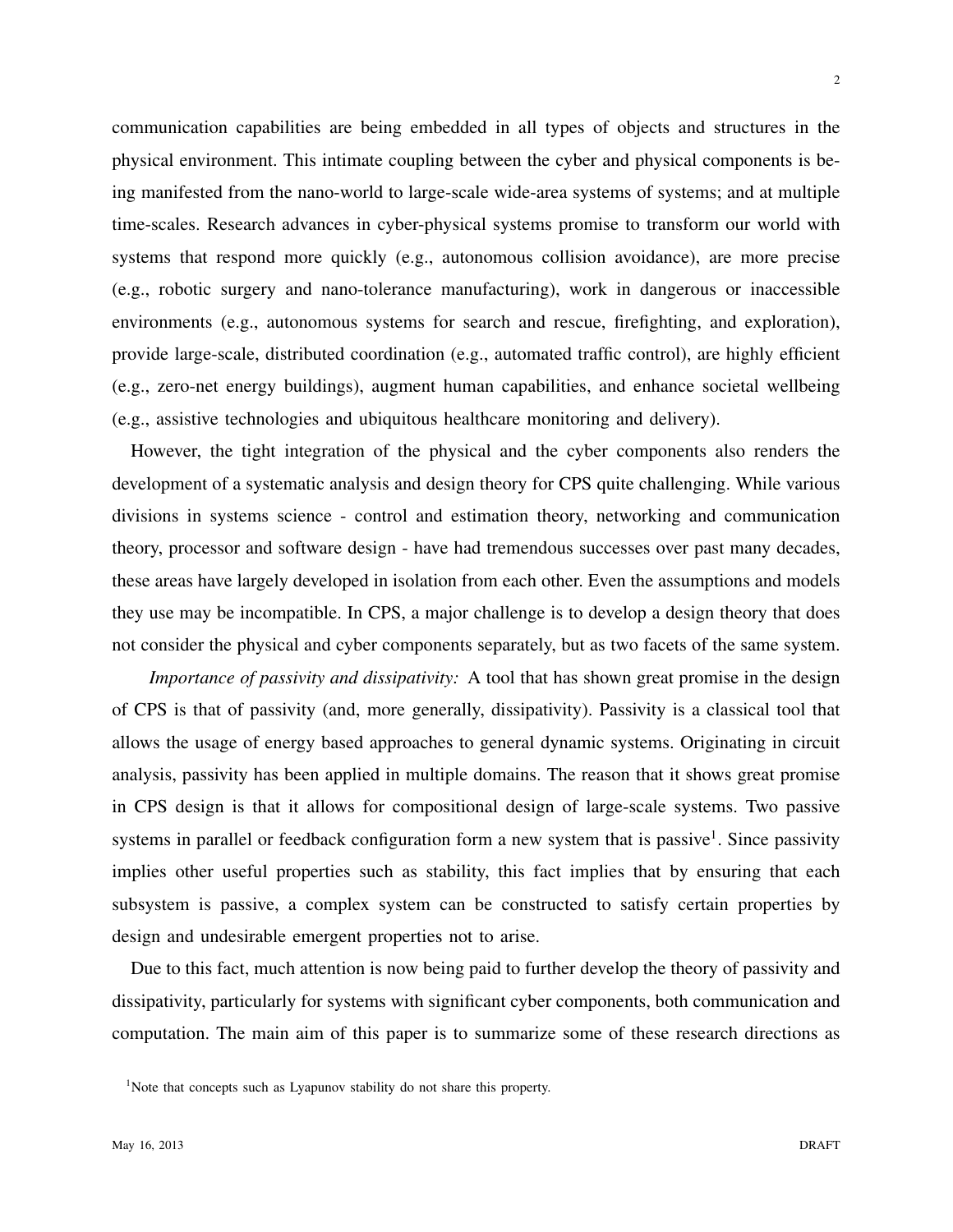pursued by the authors and to present some directions for future work. It should be emphasized that passivity is not the sole answer to all the design challenges inherent in CPS. However, it is an important tool that has shown promise and should be developed to the fullest extent.

*Organization of the paper:* The paper is organized as follows. We begin with a brief summary of the basic concepts of passivity and dissipativity and their properties in Section II. In Section III we consider the use of passivity in the presence of communication network effects such as delays, quantization, and data loss. We then consider systems with both continuous and discrete dynamics in Section IV. Section V presents some work on the applicability of passivity to some other issues that arise in CPS. Specifically, we consider preservation of passivity levels when the system model is known only approximately and study passivity if the system structure is symmetric. Section VI presents some work on experimental demonstration of passivity based design. Finally, we conclude in Section VII.

## II. PASSIVITY AND DISSIPATIVITY: BASIC CONCEPTS

*Definitions:* Passivity theory has its origins in circuit analysis where systems made up of passive circuit elements were known to be stable and form stable feedback loops [1]. The concept of passivity generalizes the notion of energy by using an 'energy storage function' and an 'energy supply function' that measures the energy input to (and output from) the system. Dissipativity allows the energy supplied to the system to be replaced by a general function of the system input and output [41] (see also the work on QSR dissipativity [17]); thus generalizing the concept of passivity. We begin by defining this more general notion. Consider a nonlinear system of the form

$$
\begin{array}{rcl}\n\dot{x} & = & f(x, u) \\
y & = & h(x, u)\n\end{array} \tag{1}
$$

where  $x \in X \subset \mathbb{R}^n$  is the state,  $u \in U \subset \mathbb{R}^m$  is the control input, and  $y \in Y \subset \mathbb{R}^p$  is the output<sup>2</sup>. It is assumed without loss of generality that  $f(0, 0) = 0$  and  $h(0, 0) = 0$ . Additionally, it is assumed that  $f$  is Lipschitz with respect to  $x$ . A dissipative system is one that stores and dissipates energy without generating its own energy. The notion of energy supplied to the system

<sup>&</sup>lt;sup>2</sup>Unless stated otherwise, we consider continuous time systems in this paper. The concepts and results can be developed in analogous fashion for discrete time systems as well.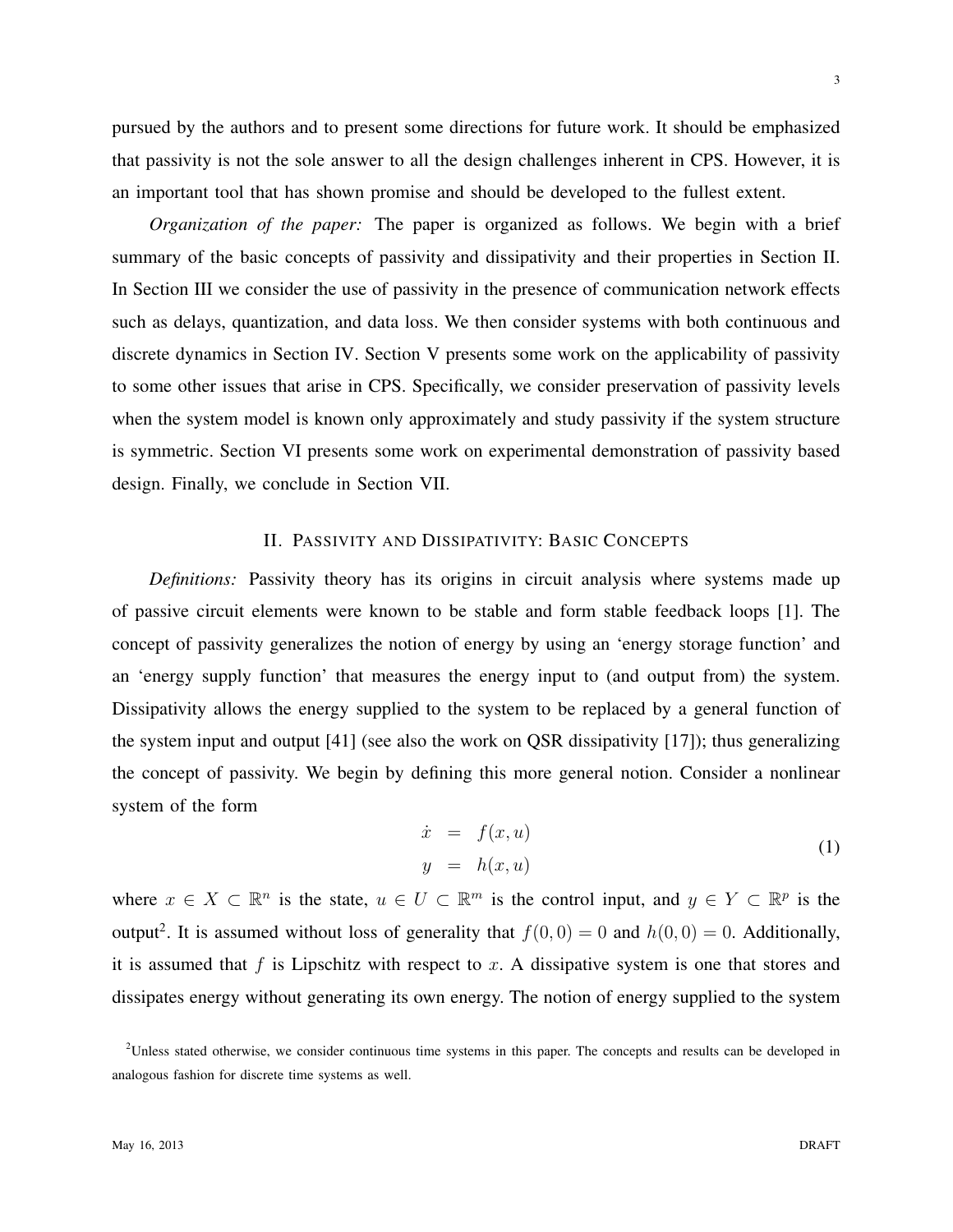is captured by an energy supply rate  $\omega(\cdot, \cdot)$  where  $\omega: U \times Y \to \mathbb{R}$ . The energy stored internally can be represented for an individual system through a storage function  $V : X \to \mathbb{R}^+$ .

Definition 1. *The system (1) is dissipative if there exists a non-negative energy storage function*  $V(x)$  *such that the energy stored in the system is always bounded above by the energy supplied*  $\omega(u, y)$  *to the system over any finite time interval,*  $T \in [0, \infty)$ ,

$$
\int_0^T \omega(u, y)dt \ge V(x(T)) - V(x(0)).
$$
\n(2)

This form of dissipativity is general, but in practice it may be difficult to identify an appropriate energy supply rate. It may be useful to restrict attention to quadratic energy supply rates.

Definition 2. *A system (1) is QSR dissipative if it is dissipative with respect to the supply rate*

$$
\omega(u, y) = y^T Q y + 2y^T S u + u^T R u,\tag{3}
$$

*where* Q*,* S *and* R *are matrices of appropriate dimensions.*

The special case of passivity can now be defined as follows. Passivity is valid for multi-input multi-output (MIMO) systems with the condition that u and y are of dimension m.

Definition 3. *A system (1) is passive if it is dissipative with respect to the following supply rate, for*  $\delta \geq 0$  *and*  $\epsilon \geq 0$ *,* 

$$
\omega(u, y) = u^T y - \delta y^T y - \epsilon u^T u. \tag{4}
$$

Additionally, if  $\epsilon > 0$  the system is considered to be input strictly passive (ISP) and if  $\delta > 0$ , it is considered to be output strictly passive (OSP). Finally, if both  $\delta > 0$  and  $\epsilon > 0$  the system is considered to be very strictly passive (VSP). The nonnegative parameters  $\delta$  and  $\epsilon$  are called the passivity levels of the system<sup>3</sup> [18], [47].

*Main properties:* Passivity and dissipativity offer significant advantages when considering stability and compositionality of dynamical systems.

**Theorem 1.** *A QSR dissipative system (1) is*  $\mathcal{L}_2$  *stable if*  $Q < 0$ *.* 

<sup>3</sup>Specifically,  $\epsilon > 0$  is the ISP level,  $\delta > 0$  is the OSP level and when both  $\delta > 0$  and  $\epsilon > 0$ ,  $(\delta, \epsilon)$  are called the VSP levels.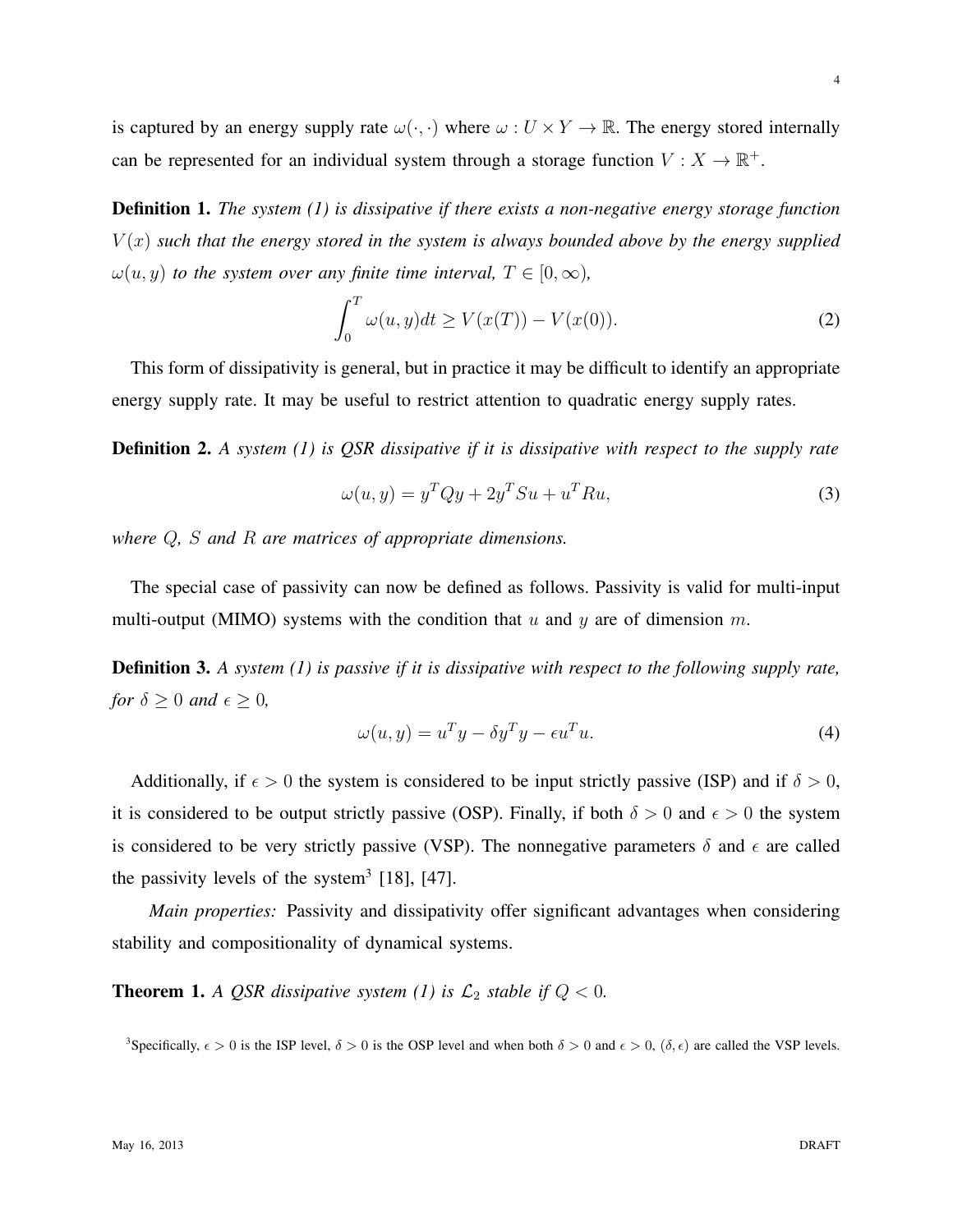Internal stability can be shown with an appropriate detectability condition, which is a weaker condition than zero-state observability for nonlinear systems [5].

**Definition 4.** A system (1) for which  $u(t)=0$   $\forall t$  is zero-state detectable (ZSD) if  $y(t)$  =  $h(x(t), 0) = 0$ ,  $\forall t \ge t_0$ *, implies*  $\lim_{t \to \infty} x(t) = 0$ *.* 

Theorem 2. *A nonlinear system (1) that is zero-state detectable and QSR dissipative with supply rate* (3) *is asymptotically stable if*  $Q < 0$ *.* 

For the more general notion of dissipativity (2), asymptotic stability can be shown for systems that are zero-state detectable if  $\omega(u, y) < 0$ . Passivity provides additional stability and compositionality results beyond those provided by dissipativity theory.

**Theorem 3.** A passive system with  $u(t)=0$   $\forall t$  and a positive definite continuous storage *function*  $V(x)$  *is Lyapunov stable with Lyapunov function*  $V(x)$ *.* 

The class of passive systems that are output strictly passive are also  $\mathcal{L}_2$  stable. Asymptotic stability can be shown for output strictly passive systems that are zero-state detectable.

The use of dissipativity and passivity for compositional analysis of large-scale systems relies on the fact that these properties are preserved in many configurations. Thus, for instance, dissipativity is preserved when two systems are connected in feedback (Fig. 1). Similarly, passivity is preserved when systems are combined in feedback or in parallel (Fig. 2).



Fig. 1. The general feedback interconnection of two systems.

Combining the stability properties mentioned earlier with these compositional properties yields a powerful method to analyze the stability of a large-scale system. Assuming each component of a system is passive and the components are systematically combined in parallel or feedback,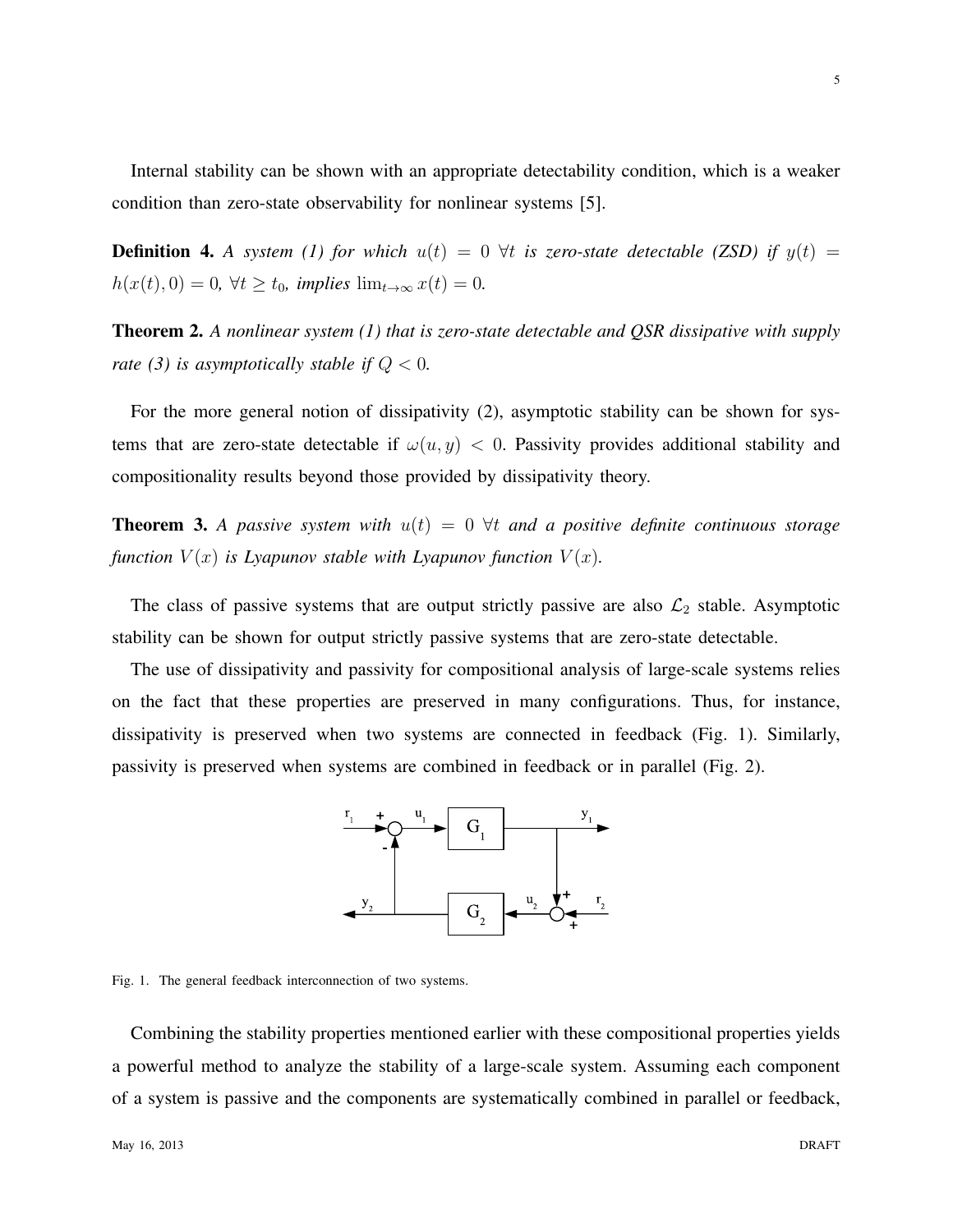

Fig. 2. The parallel interconnection of two systems.

the overall system is automatically passive and stable. Similarly, using dissipativity, results of the following form can be obtained.

**Theorem 4.** *Consider the feedback interconnection (Fig. 1) of two QSR dissipative systems*  $G_1$ and  $G_2$  each with supply rate  $\omega_i(u_i, y_i) = y_i^T Q_i y_i + 2y_i^T S_i u_i + u_i^T R_i u_i$ , for  $i \in [1, 2]$ . This *interconnection is stable (asymptotically stable) if the following matrix*

$$
\hat{Q} = \begin{bmatrix} Q_1 + \alpha R_2 & -S_1 + \alpha S_2^T \\ -S_1^T + \alpha S_2 & R_1 + \alpha Q_2 \end{bmatrix}
$$
\n(5)

*is positive semidefinite (positive definite) for some*  $\alpha > 0$ *.* 

*Passivity Indices:* The concept of passivity indices allows the introduction of levels of passivity. This notion is based on earlier work on conic systems [49]. Intuitively, passivity indices provide a measure of the level of passivity in a system such that a negative value indicates a shortage of passivity while a positive value indicates an excess. Two indices, the output feedback passivity (OFP) index  $\rho$  and input feedback passivity (IFP) index  $\nu$ , are needed to fully capture the level of passivity. Under certain assumptions, the class of systems that have passivity indices is equivalent to the class of conic systems [28]. The first index  $\rho$  can be defined as follows.

Definition 5. *A system has OFP index* ρ *if it is dissipative with respect to the supply rate*

$$
\omega(u, y) = u^T y - \rho y^T y. \tag{6}
$$

A positive or zero value of  $\rho$  indicates stability in a system while a negative value indicates instability. Likewise, the IFP index  $\nu$  can be defined in the following.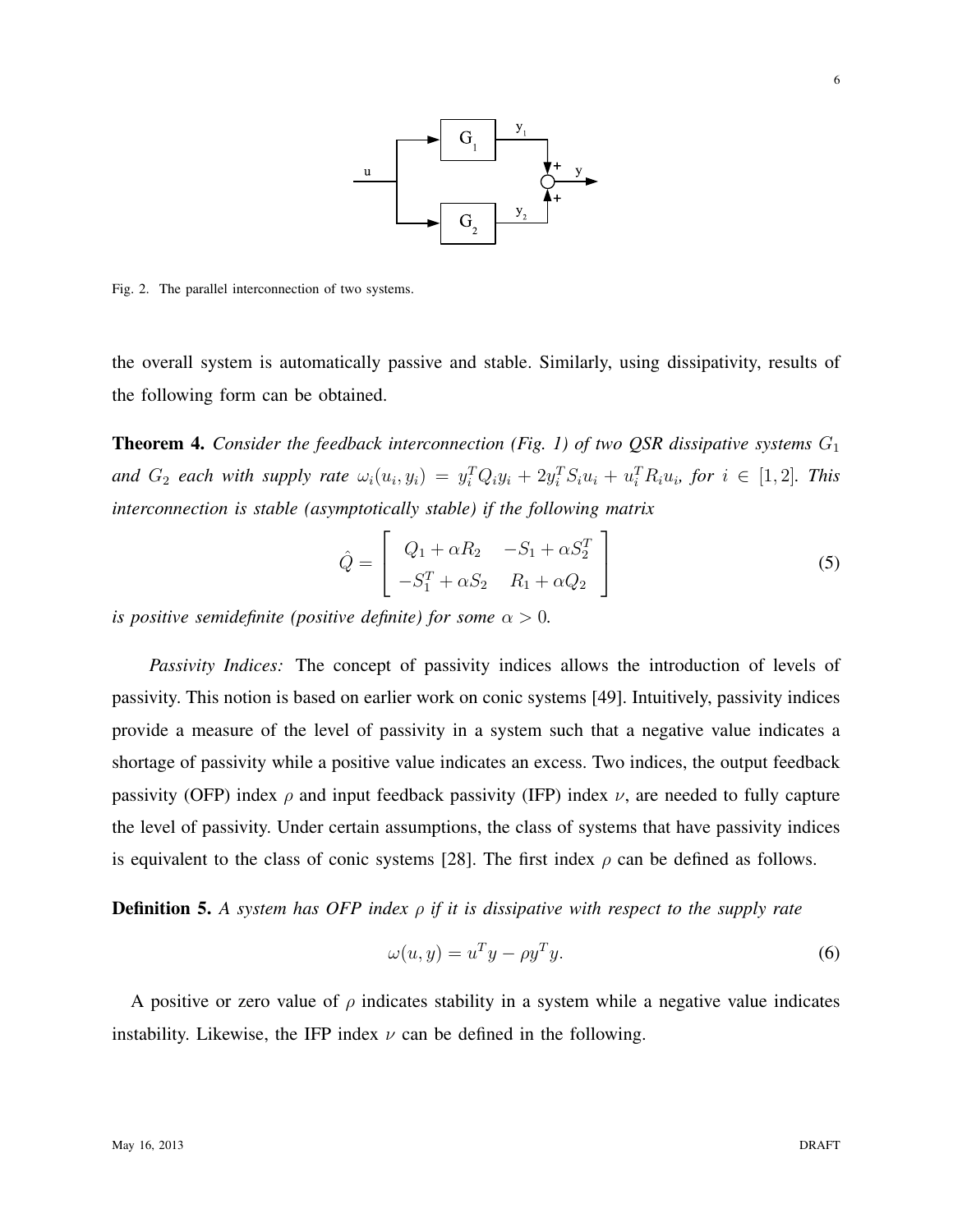7

Definition 6. *A system has IFP index* ν *if it is dissipative with respect to the supply rate*

$$
\omega(u, y) = u^T y - \nu u^T u. \tag{7}
$$

The index  $\nu$  captures the level of the minimum phase property present in a system. A thorough background on passivity indices can be found in [5]. Passivity indices can be defined simultaneously for a given system using a dissipative inequality as follows.

**Definition 7.** A system has passivity indices  $\rho$  and  $\nu$  if it is dissipative with respect to the supply *rate*

$$
\omega(u, y) = (1 + \rho \nu)u^T y - \rho y^T y - \nu u^T u. \tag{8}
$$

As an example of the use of passivity indices in analysis, we state the following result that assesses the stability of the feedback interconnection of two systems.

**Theorem 5.** *Consider the feedback interconnection (Fig. 1) of two nonlinear systems, G<sub>1</sub> and*  $G_2$ *. Assume that system*  $G_1$  *has indices*  $\rho_1$  *and*  $\nu_1$  *while system*  $G_2$  *has indices*  $\rho_2$  *and*  $\nu_2$ *. The interconnection is*  $\mathcal{L}_2$  *stable if the following matrix is positive definite:* 

$$
A = \begin{bmatrix} (\rho_1 + \nu_2)I & \frac{1}{2}(\rho_1\nu_1 - \rho_2\nu_2)I \\ \frac{1}{2}(\rho_1\nu_1 - \rho_2\nu_2)I & (\rho_2 + \nu_1)I \end{bmatrix} > 0
$$
 (9)

This result is valid for MIMO systems assuming that the dimension of the input is the same as the output for both systems in the loop, i.e. from Fig. 1  $u_1, u_2, y_1, y_2 \in \mathbb{R}^m$ . The identity matrices in the theorem are also of dimension  $m$ . This result can be used to reduce the analysis required to assess stability for the feedback interconnection of two systems. Regardless of the dimension of the system, the dynamics of a system are abstracted to the two parameters of the indices. This is particularly beneficial when the exact dynamics of the systems are unknown, since the passivity indices can be chosen to bound the uncertain behavior. Although presented as an analysis tool, the indices are particularly useful as a control synthesis tool. Given a plant, we can use its passivity indices to obtain bounds on the acceptable indices of a stabilizing controller. A controller can then be designed to satisfy other given objectives while satisfying the design constraints provided by the indices.

*Passivity Based Control Design:* Passivity has proved useful in control law design [20]. At the most basic level, passivity allows asymptotic stabilization of a plant using *any* negative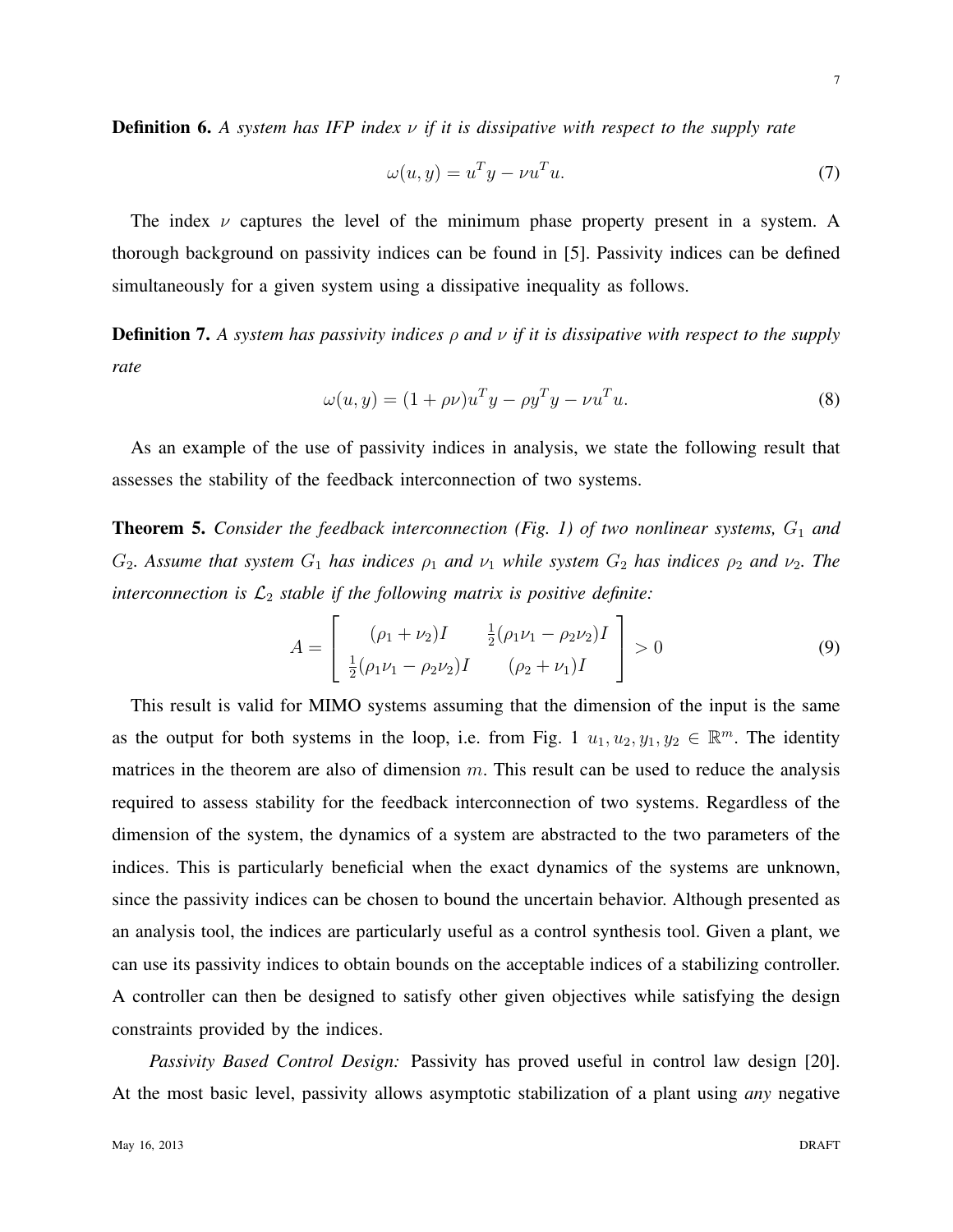output feedback. Thus, consider a constant gain output feedback,  $u(t) = -Ky(t)$  ( $K > 0$ ), which yields the passivity inequality  $u^T y = -K y^T y \geq \dot{V}$ . With an appropriate detectability assumption, the state of the system will then converge to zero. Notice that this is true even if the system is not fully modeled, as long as the passivity of the dynamics can be guaranteed (for instance, through extensive experiments). Similarly, given a passive plant, any passive controller will stabilize the closed loop system. As an example, PI controllers with positive gains are always passive. This allows flexibility in designing controllers based on criteria other than stability. This is especially useful in switched control when controllers may be chosen for multiple objectives. A supervisory control scheme can monitor the given plant and switch controllers to meet these desired objectives.

Another approach to passivity based design is control around an operating point that is not an equilibrium. While stability is typically studied with respect to the origin, it is often desirable to operate the system around an arbitrary point in space,  $x^*$ . The storage function of a passive system can be used to design a control input to shape the energy to produce a minimum at the point  $x^*$ . Typically the input is chosen with additional damping so that the state of the system will converge asymptotically to this desired operating point. More detail on energy shaping and other passivity based design methods can be found in [33], [34].

## III. PASSIVITY AND DISSIPATIVITY FOR NETWORKED SYSTEMS

In CPS, an additional complication is the presence of communication networks to transmit data among various components. Communication networks introduce many effects such as delays, data loss, data distortion among others. It is known that such effects can lead to loss of control performance, and even stability. Extending passivity theory for analysis and synthesis, even in the presence of such communication effects, has been a major research direction in recent years [19]. We discuss a few representative works below.

*Delays:* The most obvious effect introduced by a communication network is to delay any signals transmitted across it. Many traditional results using passivity for analyzing and synthesizing feedback systems are not guaranteed for systems interconnected over a network with delays. The most popular approach for compensating for delay when interconnecting passive systems uses the wave variable transformation [11]. This was first used for telemanipulation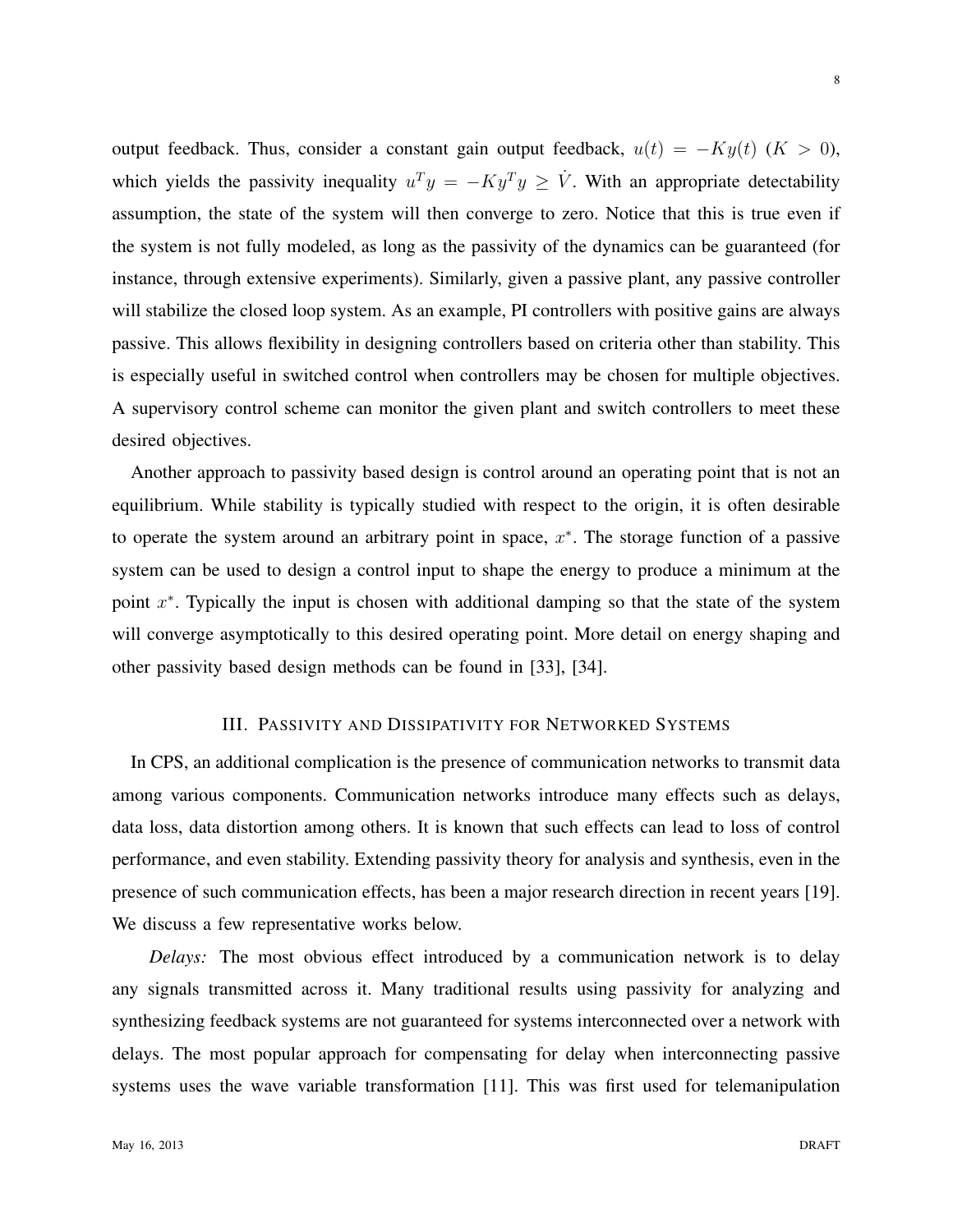

Fig. 3. Use of the wave variable transformation in a network control scheme. The blocks  $T_1$  and  $T_2$  are the time delays in the network. The two blocks labeled WVT are the transformations to wave variables on each side of the network.

systems in [2] and was more recently considered for general networked systems in [21].

Consider the networked control structure given in Fig. 3. System  $G_1$  is the mapping  $e_1 \rightarrow y_1$ and system  $G_2$  is the mapping  $e_2 \rightarrow y_2$ . Typically one of the two systems is a passive plant and the other is the controller that is designed to be passive as well. In the simplest formulation that we consider, the delays in the network are assumed to be constant although the delays  $T_1$  and  $T_2$  may be different. The received signals are given by

$$
u_2(t) = u_1(t - T_1)
$$
 (10)

$$
v_1(t) = v_2(t - T_2). \tag{11}
$$

The wave variable transformation (WVT) is the input-output coordinate transformation given by

$$
\begin{bmatrix} u_1 \\ v_1 \end{bmatrix} = \frac{1}{\sqrt{2b}} \begin{bmatrix} bI & I \\ bI & -I \end{bmatrix} \begin{bmatrix} y_1 \\ y_{2d} \end{bmatrix}
$$
 (12)

$$
\begin{bmatrix} u_2 \\ v_2 \end{bmatrix} = \frac{1}{\sqrt{2b}} \begin{bmatrix} bI & I \\ bI & -I \end{bmatrix} \begin{bmatrix} y_{1d} \\ y_2 \end{bmatrix},
$$
\n(13)

where  $b$  is a design parameter. The network can be analyzed in terms of energy storage. The energy going into the network is the square of the two waves  $u_1$  and  $v_2$  while the energy coming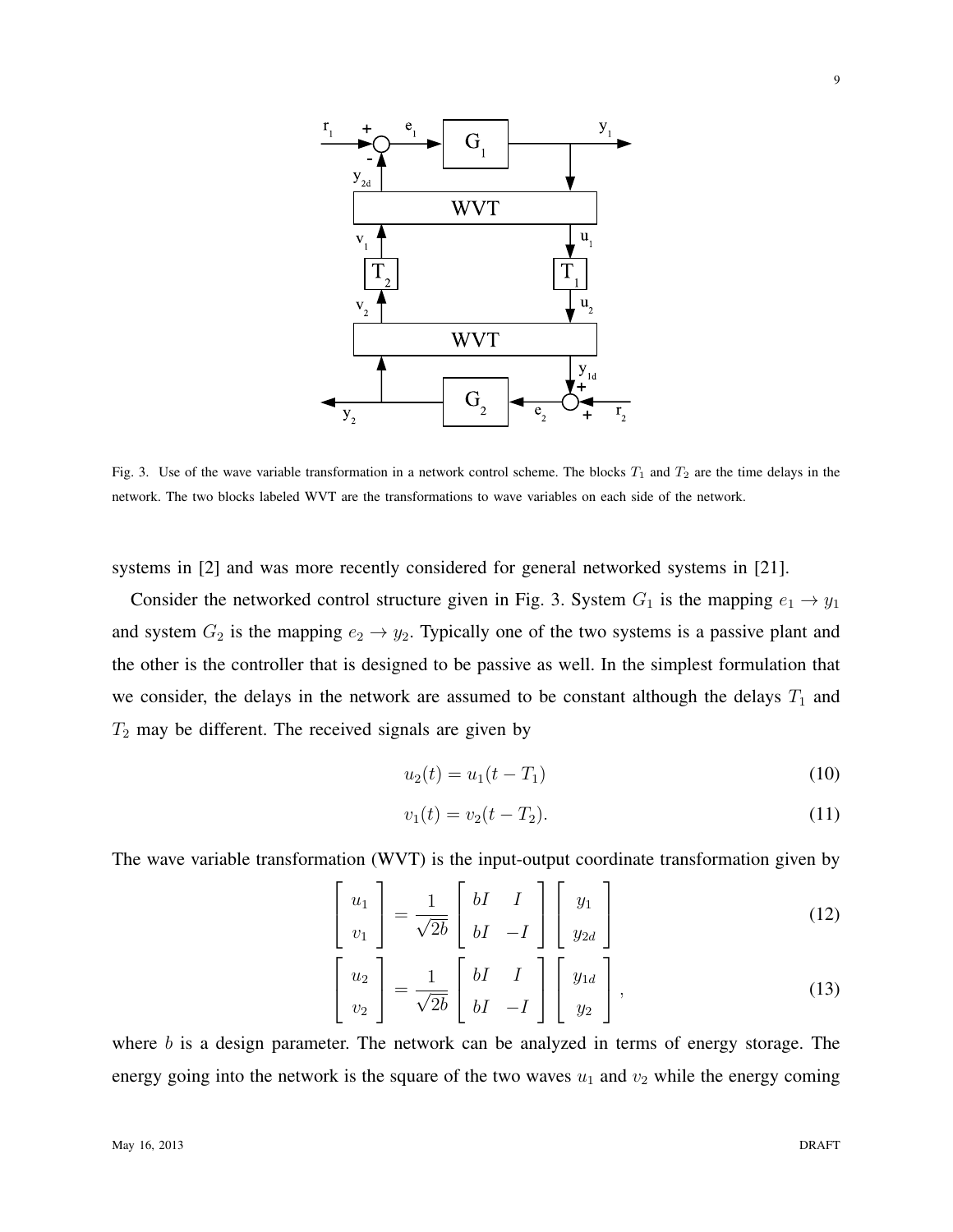out of the network is the square of  $u_2$  and  $v_1$ , so that the net energy increase  $V_N$  is given by

$$
V_N = \frac{1}{2} \int_{t_0}^t (u_1^T u_1 + v_2^T v_2 - u_2^T u_2 - v_1^T v_1) d\tau.
$$
 (14)

When the system delays are constant, this expression can be simplified to show that the net energy flowing into the network is positive,

$$
V_N = \frac{1}{2} \int_{t-T_1}^t u_1^T u_1 d\tau + \frac{1}{2} \int_{t-T_2}^t v_2^T v_2 d\tau \ge 0.
$$
 (15)

Even in more general cases, the quantity  $V_N$  is always nonnegative so that the network does not generate energy. By the definition of energy stored in the network (14), it can be seen that the energy on the  $G_1$  side of the network bounds the energy on the  $G_2$  side.

$$
\frac{1}{2} \int_{t_0}^{T} (u_1^T u_1 - v_1^T v_1) d\tau \ge \frac{1}{2} \int_{t_0}^{T} (v_2^T v_2 - u_2^T u_2) d\tau \tag{16}
$$

$$
\implies \int_{t_0}^T y_1^T y_{2d} d\tau \ge \int_{t_0}^T y_2^T y_{1d} d\tau \tag{17}
$$

This fact can be used to show stability of the overall system.

Theorem 6. *Consider two nonlinear output strictly passive systems that are interconnected over a delayed network using the wave variable transformation (Fig. 3). If the delays in the network are constant, the interconnected system is*  $\mathcal{L}_2$  *stable.* 

Additionally, if the two systems are zero-state detectable, the overall system is asymptotically stable for  $r(t) = r_2(t) = 0$ . This approach not only solves the problem of delay for networked passive systems, but can also be used to handle lost data since lost data can be seen as additional energy dissipation. While lost data may hurt performance for passive systems, it does not affect stability.

The presentation so far assumed that the delays are constant. However, typical communication channels have time varying delays. This introduces a problem since energy may be added or removed from time varying delays. One solution to this problem is to modify the wave variable transformation to exactly compensate for energy that is added or removed. This forces the network to be passive and in fact lossless in the case that no data is lost. This assumes that rate of change of the time delays is upper bounded and that the magnitude of the delay is measurable in real time [8]. This approach has also been considered for networking passive switched systems [30].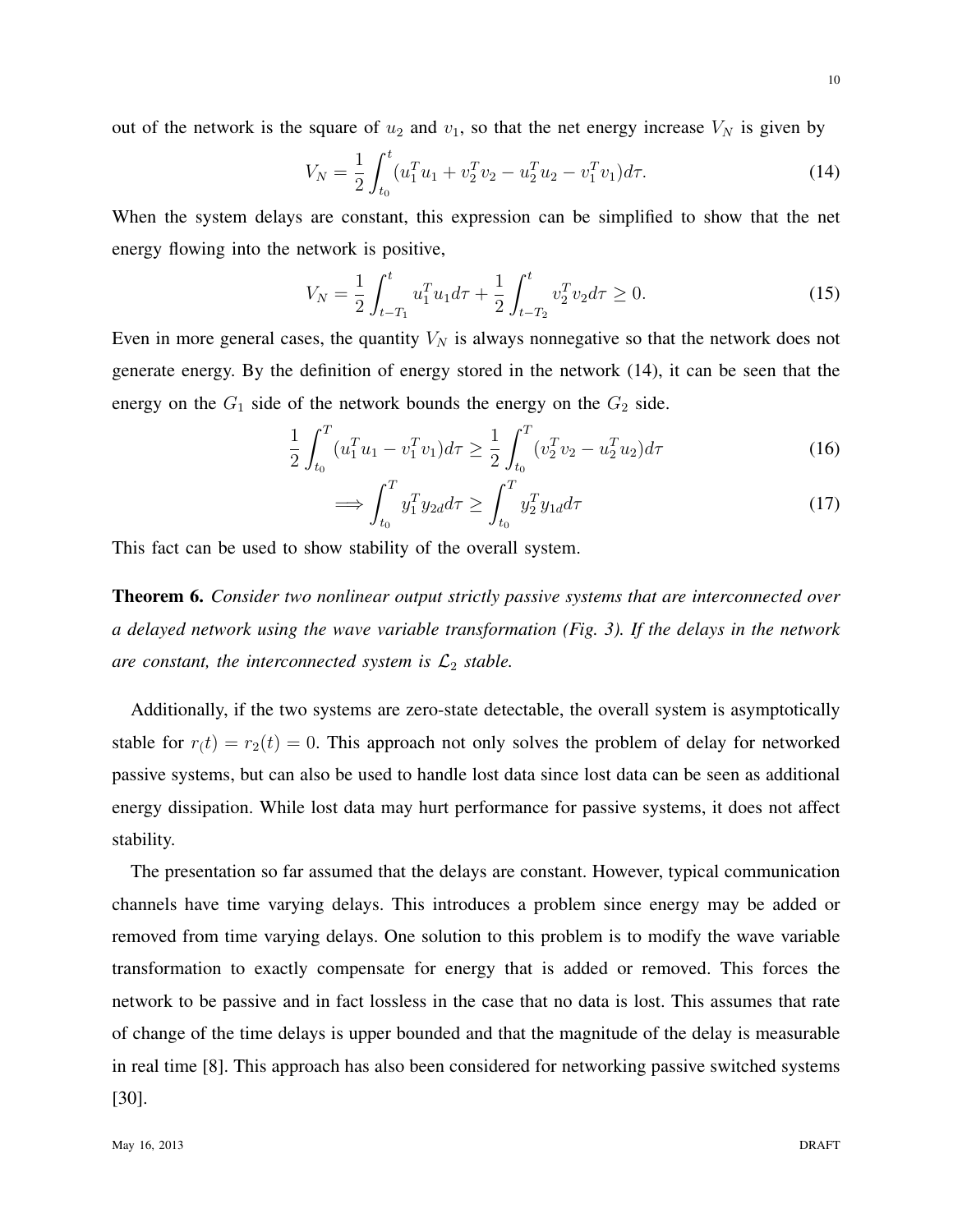

Fig. 4. Sector Bounded Quantizers considered in this paper.

*Quantization:* Another basic effect introduced by almost every communication channel is the need to quantize any signals that are transmitted across it. Control using quantized feedback has been an important research problem for a long time, see e.g. [6], [10], [12]. However, passivity preservation in the presence of quantization is less well-studied. The work in [51] considered quantizers that are based on the sector bound method (see also [10], [12]) that satisfy

$$
au^T u \le u^T Q(u) \le bu^T u,\tag{18}
$$

where  $Q(u)$  is the output of the quantizer with input u and  $0 \le a \le b < \infty$ , see Fig. 4. This kind of quantizers includes several popular quantizers, such as the logarithmic quantizer and the mid-tread quantizer. For these quantizers, results of the following form can be proved.

**Theorem 7.** *Consider system models as shown in Fig. 5. Assume that system*  $\Sigma_2$  *with input u and output*  $y_2$  *is OSP for*  $\rho > 0$  *and the quantizer*  $Q_i$  *satisfies*  $a_i u^T u \le u^T Q_i(u) \le b_i u^T u$ *, where*  $0 \le a_i \le b_i < \infty$  and  $i = 1, 2$ . If a transformation matrix

$$
M \triangleq \begin{bmatrix} m_{11}I_m & m_{12}I_m \\ m_{21}I_m & m_{22}I_m \end{bmatrix}
$$

*is chosen such that*

$$
m_{21} = 0, \quad m_{11}^2 = 2b_2^2
$$
  

$$
m_{11}m_{12} = \frac{-b_2^2}{\rho}, \quad m_{12}^2 = \frac{b_2^2b_1^2}{\rho^2}m_{22}^2,
$$
 (19)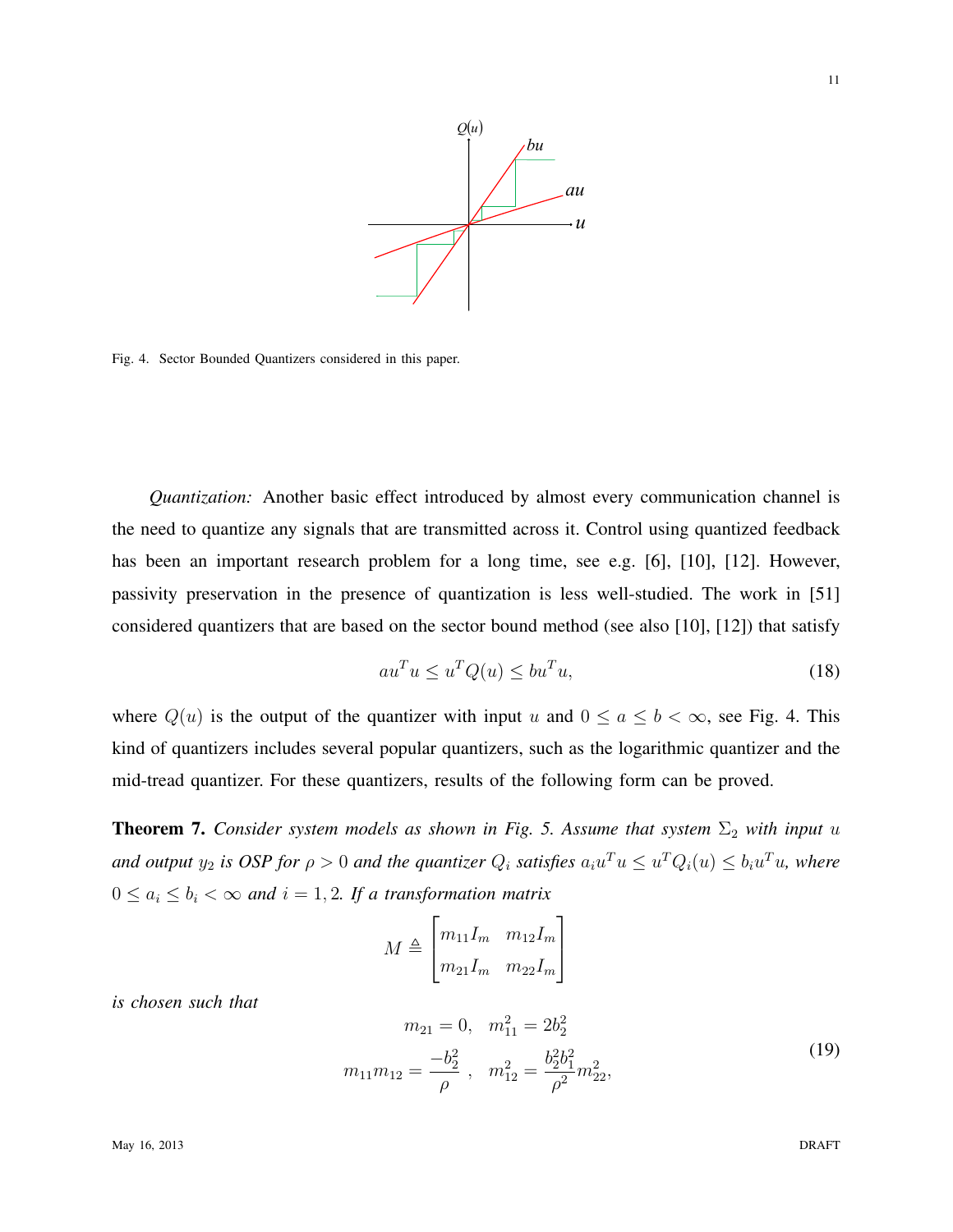

Fig. 5. Input output coordinate transformation used in [51] to preserve OSP level of  $\Sigma_1$  under quantization.



Fig. 6. Quantized-input, Quantized-output system:  $\Sigma_1$  is  $\mathcal{L}_2$  stable and the quantizer  $Q_i$  satisfies (18) with  $0 \le a_i \le b_i < \infty$ for  $i = 1, 2$ . The control input u and the outputs  $y_1, y_2$  are of the same dimensions.

*then the system*  $\tilde{\Sigma}$  *with input*  $\tilde{u}$  *and output*  $\tilde{y}$  *is OSP for*  $\rho > 0$ *.* 

In general, even if system  $\Sigma_1$  and quantizers  $Q_i$  (i = 1, 2) are passive, system  $\Sigma_2$  (the system including input and output quantizers as shown in Fig. 5) may not be passive [48]. However, an appropriate transformation matrix M can be chosen to ensure that the system  $\Sigma_2$  is passive.

Another direction that was developed in [46] was to investigate whether a quantized system retains any passivity guarantees if the original unquantized system is passive. Results of the following form were shown.

**Theorem 8.** *Consider system models in Fig. 6, where*  $\Sigma_2$  *is quantized version of the system*  $\Sigma_1$ *. Assume that*  $\Sigma_1$  *is*  $\mathcal{L}_2$ *-stable, i.e. there exists a*  $\kappa > 0$  *such that*  $\langle y_1, y_1 \rangle_T \leq \kappa^2 \langle u, u \rangle_T$ ,  $\forall T \geq 0$ *and*  $\forall u$ *. The quantizer*  $Q_i$  *satisfies*  $a_i u^T u \le u^T Q_i(u) \le b_i u^T u$ *, where*  $0 \le a_i \le b_i < \infty$ *. If*  $\Sigma_1$ *is ISP for*  $\nu > 0$ *, then the following results hold:* 

- 1)  $\Sigma_2$  *is ISP for*  $\nu \kappa(1 + b_1b_2)$  *if*  $\kappa(1 + b_1b_2) < \nu$ ;
- 2)  $\Sigma_2$  *is passive if*  $\kappa(1+b_1b_2) \leq \nu$ .

By setting  $a_1 = b_1 = 1$  in the above result, we obtain the case when only the output of  $\Sigma_1$  is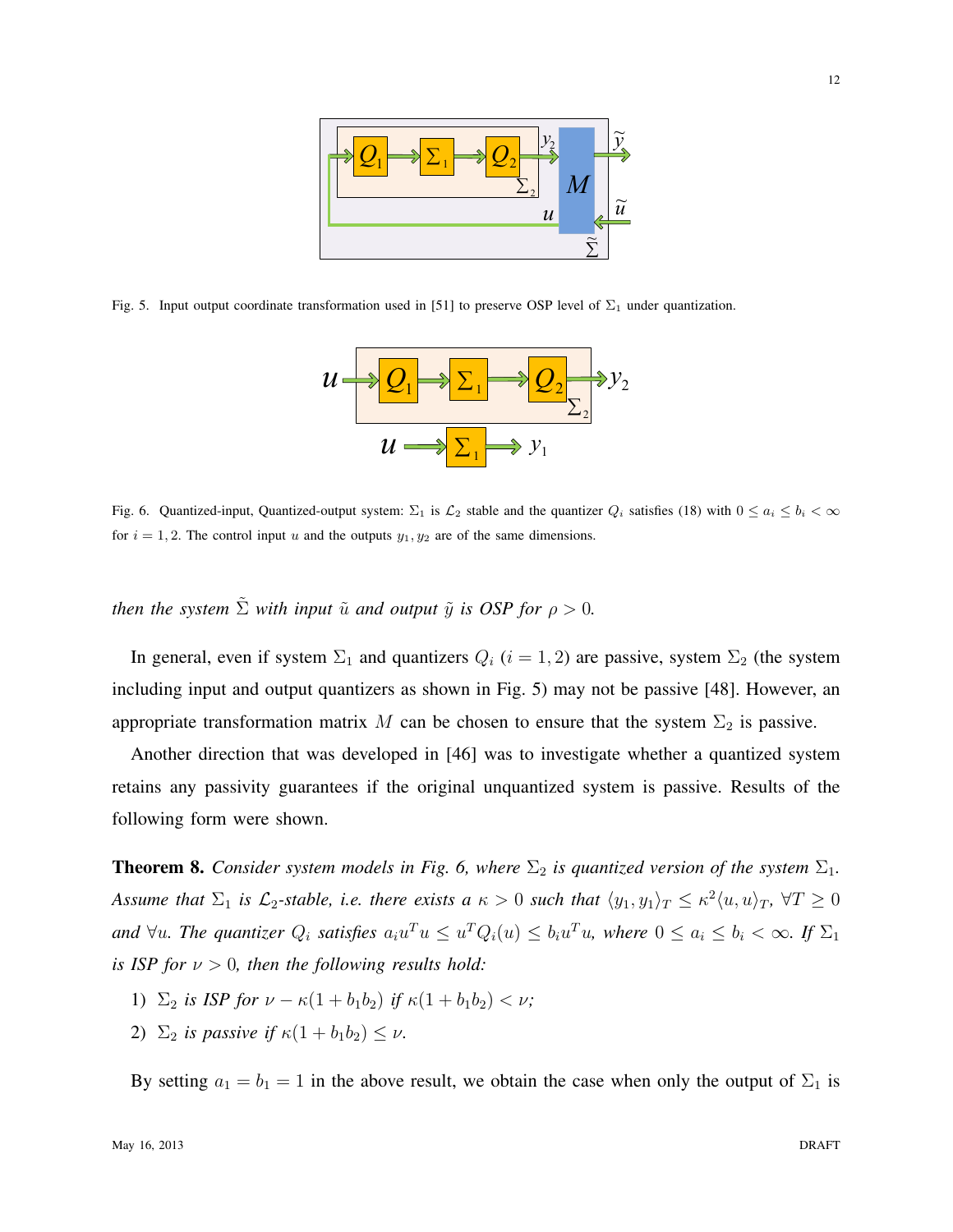13

quantized. Likewise, by setting  $a_2 = b_2 = 1$ , we have the case when only the input is quantized.

*Packet losses:* Another important effect introduced by communication networks is data loss through causes such as wireless channels, medium access protocols and so on. The data loss can be stochastic or deterministic. Data loss can cause stability and performance loss in control systems. Much work has been done to characterize and mitigate such performance loss.

For passive systems, as discussed above, data loss represents energy dissipation. Hence, while lost data may hurt performance for such systems, it does not impact stability. An interesting formulation was considered by [39] for systems that are not passive, but feedback passive. A feedback passive system requires an external control input to render it passive. Thus, if the control input is transmitted across a network that erases packets, the system may run closed loop at some time steps, but open loop at others. Since the energy dissipation inequality is guaranteed to hold only at the time steps when the control input is received, the overall system may no longer be passive.

The work in [39] considered a discrete time system that evolves as

$$
x(k+1) = f(x(k), u(k))
$$
  
\n
$$
y(k) = h(x(k), u(k)).
$$
\n(20)

The control input  $u(k)$  is transmitted across a communication network. At some time steps, the control input is erased, and  $u(k)=0$  is applied. For such systems, passivity was defined as follows.

**Definition 8.** A system (20) is passive with initial condition  $x(0)$  if there exists a positive definite *energy storage function*  $V(x)$  *such that the energy stored in the system is always bounded above by the energy supplied to the system over any finite time interval,*  $T \in [0, \infty)$ *,* 

$$
\sum_{k=0}^{T-1} u^T(k)y(k) \ge V(x(T)) - V(x(0)).
$$
\n(21)

Note that this is the discrete version of the original Definition 3. The basic idea of the work is that even if the energy stored in the system is not bounded above by the energy supplied to the system at every time step due to lost packets, the inequality (21) may still hold if the packet loss rate is small enough. This intuition was formalized in the following result. First, we define the concept of feedback passivity.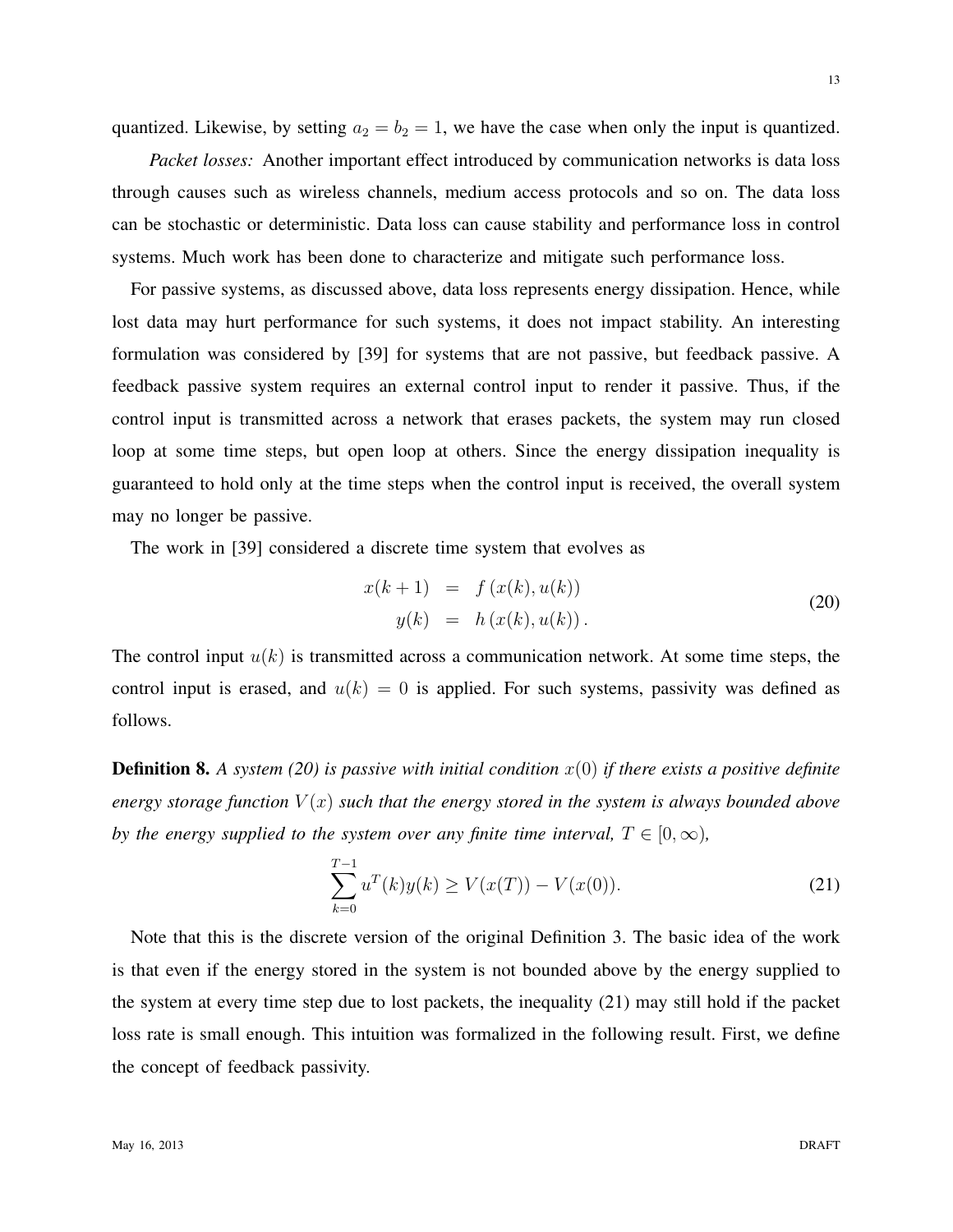Definition 9. *A system (20) is feedback passive with initial condition* x(0) *if there exists a positive definite energy storage function*  $V(x)$  *and a function*  $\eta(x, u) : X \times U \to X$  *that is locally regular such that for any valid control sequence*  $\{v(k)\}\$ *, the system evolving with the control input*  $u(k) = \eta(x(k), v(k))$  *satisfies the inequality over any finite time interval,*  $T \in [0, \infty)$ *,* 

$$
\sum_{k=0}^{T-1} v^T(k)y(k) \ge V(x(T)) - V(x(0)).
$$
\n(22)

**Theorem 9.** *Consider the system (20). Assume that there exist constants*  $\xi > 1$  *and*  $0 < \sigma \le 1$ *such that*

$$
V(f(x(k), 0)) \le \xi V(x(k))
$$
  

$$
V(f(x(k), v(k))) \ge \sigma V(x(k)),
$$

*where*  $\{v(k)\}\$ is the sequence of inputs that ensures that the output  $y(k)$  is identically zero. If *for any time* T*, the ratio* r(T) *of the time steps at which packets are lost to the time steps at which packets are successfully transmitted is bounded by*

$$
r(T) \ge \frac{(T-1)\log \xi}{\log \xi - \log \sigma},
$$

*and the initial conditions*  $|x(0)| \ge \delta$  *and*  $|v(0)| \ge \delta$  *for some*  $\delta \ge 0$ *, then the system is locally feedback passive.*

This formulation has further been considered for general switched nonlinear systems with both passive and nonpassive modes [40].

#### IV. SYSTEMS WITH BOTH CONTINUOUS AND DISCRETE REPRESENTATIONS

Cyberphysical systems have both continuous dynamics due to the physical part and discrete switches due to the cyber component. While a general theory of passivity of such systems is still not available, exciting work is being done in this area.

*Sampled data control:* The simplest form of systems with both continuous and discrete time dynamics are systems that employ sampled data control. For simplicity, we assume that there is no quantization used. Sampled data control systems arise in CPS both because continuous physical systems are typically controlled by digital devices, as also due to the fact that most communication protocols are disrete time [4], [7]. Consider a continuous-time system  $\Sigma_1$  with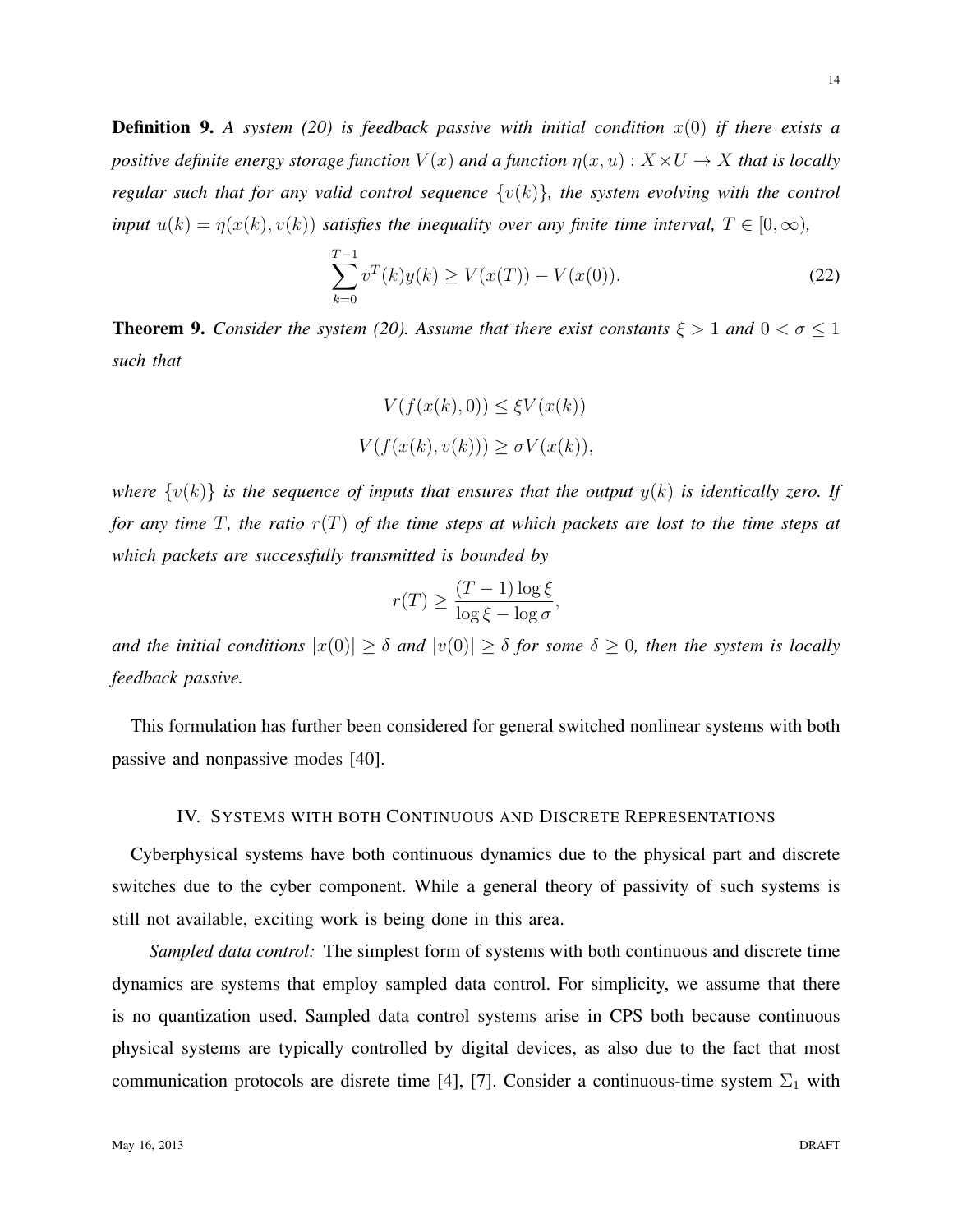

Fig. 7. Sampled-data System with an ideal sampler and a ZOH device, for which  $u(t) = u_d(k)$  for  $kh \le t < (k+1)h$ ,  $y_d(k) = y(kh)$  for all  $k \ge 0$ , where h represents the sampling period.

input  $u(t)$  and output  $y(t)$  and a sampled-data system  $\Sigma_2$  with input  $u_d(k)$  and output  $y_d(k)$ as in Fig. 7. A simple discretization method is to use a sampler and a zero-order hold (ZOH) device. For this method, the control inputs for  $\Sigma_1$  and  $\Sigma_2$  are related as  $u(t) = u_d(k)$  for  $kh \le t < (k+1)h$ , where h represents the sampling period and the outputs of the two systems are related as  $y_d(k) = y(kh)$  for all  $k \ge 0$ . It is well known that passivity may not be preserved under this discretization scheme (see e.g. [22], [32], [51]). Passivity degradation under standard discretization has been studied in [32] with the following assumption.

**Assumption 1.** *Suppose for*  $\Sigma_1$ *, there exists*  $\alpha > 0$  *such that for any*  $T \geq 0$  *and all*  $u \in \mathbb{R}^m$ *,* 

$$
\int_0^T \|\dot{y}(t)\|^2 dt \le \alpha^2 \int_0^T \|u(t)\|^2 dt. \tag{23}
$$

With this assumption, [32] proved the following result.

**Theorem 10.** *Consider a continuous-time system*  $\Sigma_1$  *and its sampled-data system*  $\Sigma_2$  *obtained as described above. Suppose that Assumption 1 is satisfied. The following results hold:*

- 1) *If*  $\Sigma_1$  *is ISP for*  $\nu > 0$ *, then its discretization*  $\Sigma_2$  *is ISP for*  $\nu \alpha h$  *for a small enough sampling period* h*.*
- 2) *If*  $\Sigma_1$  *is VSP for (* $\rho, \nu$ *), then its discretization*  $\Sigma_2$  *is VSP for (* $\tilde{\rho}, \tilde{\nu}$ *) for a small enough sampling period* h*, where*

$$
\tilde{\rho} = \rho - h\alpha\rho,
$$
  

$$
\tilde{\nu} = \nu - h\alpha - h\alpha\rho - h^2\alpha^2\rho.
$$

Similar results were also obtained in [46] for other passivity notions.

**Theorem 11.** *Consider a continuous-time system*  $\Sigma_1$  *and its sampled-data system*  $\Sigma_2$  *obtained*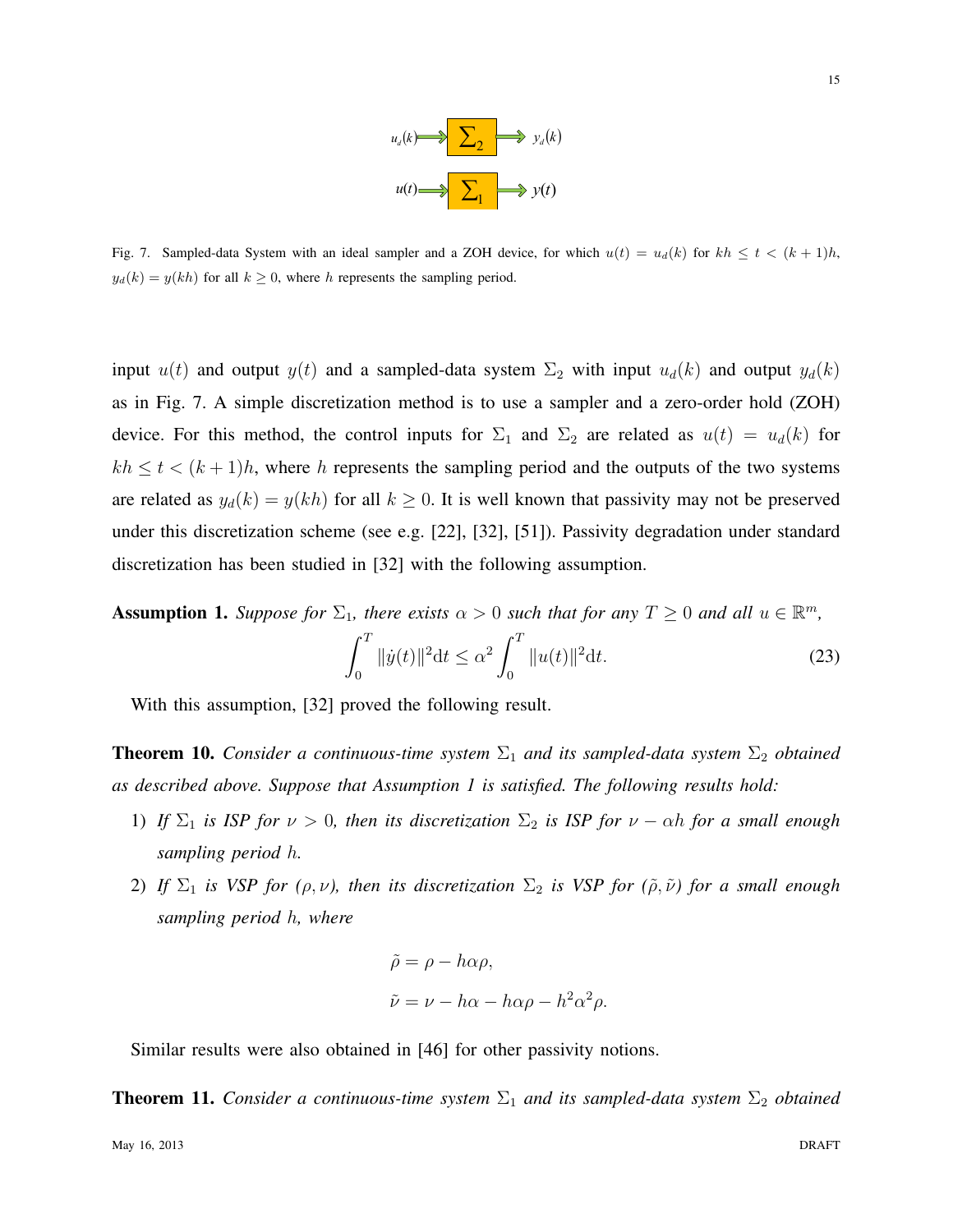*from standard discretization, as shown in Fig. 7. Suppose that Assumption 1 is satisfied.*

- 1) *If*  $\Sigma_2$  *is ISP for*  $\nu > 0$  *and*  $\alpha h < \nu$ , *then*  $\Sigma_1$  *is ISP for*  $\nu \alpha h$ ;
- 2) *If*  $\Sigma_2$  *is ISP for*  $\nu > 0$  *and*  $\alpha h \le \nu$ *, then*  $\Sigma_1$  *is passive;*
- 3) *If*  $\Sigma_2$  *is VSP for*  $(\rho, \nu)$  and  $\alpha^2 h^2 (\rho \frac{2}{\rho}) \alpha h + \nu^2 2 \ge 0$ , then  $\Sigma_1$  *is VSP for*  $(\rho \alpha h, \nu \alpha h)$ ;
- 4) *If*  $\Sigma_2$  *is VSP for*  $(\rho, \nu)$  *and*  $\rho \nu^2 + \nu \alpha h \ge 0$ *, then*  $\Sigma_1$  *is passive.*

These results provide bounds on how coarse the discretization interval can be while maintaining passivity. Thus, for instance, if  $\Sigma_1$  is ISP for  $\nu > 0$ , from  $\alpha h \le \nu$ , we obtain that  $\frac{\nu}{\alpha}$  provides an upper bound for the sampling period h for preserving passivity. When  $\alpha$  is large (the system may be oscillatory [32]), we need a small sampling period  $h$  to ensure passivity.

These results also indicate that input strictly passivity of system  $\Sigma_1$  may be needed to ensure the passivity of system  $\Sigma_2$  obtained using a sampler and ZOH. One possible approach to avoid this stricter assumption is to define  $y_d$  as

$$
y_d(k) = \frac{1}{h} \int_{kh}^{(k+1)h} y(t) \mathrm{d}t,
$$

which is called average discretization in [32] (see also [9]). With this signal used as the output of the discretized system, both passivity and passivity levels are preserved after discretization. Another approach used in [22] is to use a passive sampler and hold under which passivity and output strictly passivity can be preserved.

*Switched systems:* Switched systems are modeled as a family of subsystems with a rule to specify switching among them that determines which subsystem is active at any time. When the rule is not specified, the switching is allowed to be arbitrary. Switched systems represent an important class of hybrid systems where the continuous state must be continuous for all time (see, for example, [23], [24] and the references therein).

There is significant existing work on dissipativity in continuous time [50] and discrete time [25], [40] for switched systems. The concept of passivity indices has also been extended to such systems [29]. Analogous to the use of multiple Lyapunov functions for stability of switched systems, most works consider dissipativity for switched systems by using multiple storage functions. With a different storage function for every mode, the subsystems may be dissipative with respect to a different supply rate. In addition, the notion of cross supply rate is used to capture energy transfer from each active subsystem to each inactive subsystem. A representative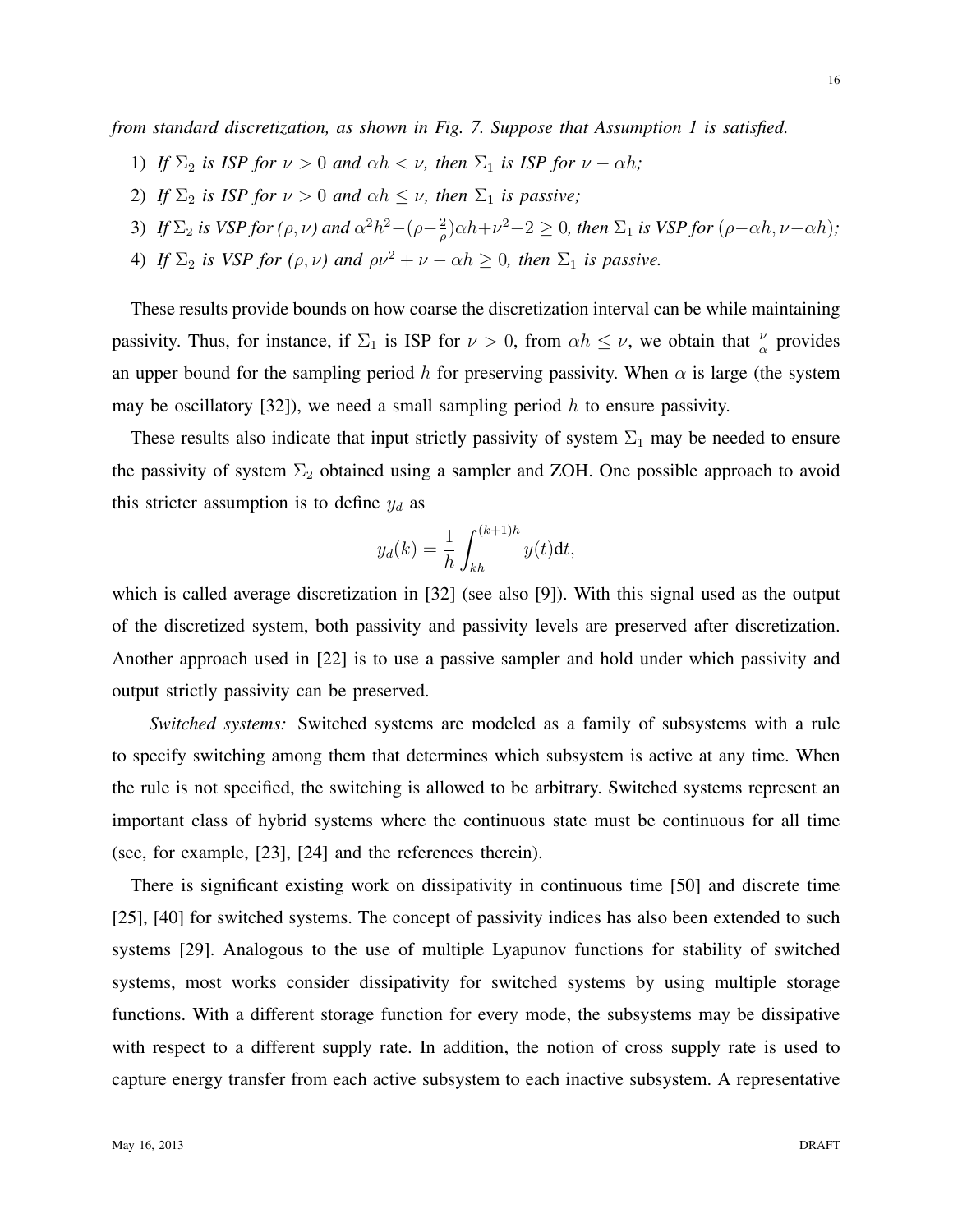result is now provided for dissipativity of switched systems of the form,

$$
\dot{x} = f_i(x, u) \n y = h_i(x, u),
$$
\n(24)

for  $i \in \{1, ..., M\}$ . For each subsystem i,  $f_i$  are assumed to be Lipschitz with respect to x,  $f_i(0,0) = 0$ , and  $h_i(0,0) = 0$ . The switching signal  $\sigma(t)$  can be used to indicate the active subsystem out of the set  $\Sigma = \{1, ..., M\}$ , i.e.  $\sigma : \mathbb{R}^+ \to \Sigma$ . Any particular switching instant can be denoted by  $t_{i_k}$ , which is the  $k^{th}$  time that the  $i^{th}$  subsystem becomes active for  $i \in \Sigma$ . This system becomes inactive at time  $t_{(i_k+1)}$  and becomes active again at time  $t_{i_{(k+1)}}$ . It is assumed that on any finite time interval,  $t_0$  to an arbitrary time T, the system switches a finite number of times K, where K can depend on the value of T. Dissipativity for switched systems is defined in the following  $[31]^4$ .

**Definition 10.** A switched system (24) is QSR dissipative if there exist storage functions  $V_i(x)$ *bounded by class-*K<sup>∞</sup> *functions*

$$
\underline{\alpha}_i(||x||) \le V_i(x) \le \overline{\alpha}_i(||x||),\tag{25}
$$

*energy supply rates*  $\omega_i(u, y)$ , and cross supply rates  $\omega_j^i(u, y, x, t)$  such that the following condi*tions hold.*

1) *Each subsystem i is dissipative with respect to*  $\omega_i(u, y)$  *while active, i.e. for*  $t_{i_k} \leq t_1 \leq$  $t_2 \le t_{(i_k+1)}$  *and*  $\forall i, k$ ,

$$
\int_{t_1}^{t_2} \omega_i(u, y) dt \ge V_i(x(t_2)) - V_i(x(t_1))
$$
\n(26)

*where*

$$
\omega_i(u, y) = \begin{bmatrix} y \\ u \end{bmatrix}^T \begin{bmatrix} Q_i & S_i \\ S_i^T & R_i \end{bmatrix} \begin{bmatrix} y \\ u \end{bmatrix} . \tag{27}
$$

2) Each subsystem  $j$  is dissipative with respect to  $\omega_j^i(u, y, x, t)$  when it is inactive, i.e. for *each active subsystem i*,  $\forall j \neq i$ *, and for*  $t_{i_k} \leq t_1 \leq t_2 \leq t_{i_k+1}$ *,* 

$$
\int_{t_1}^{t_2} \omega_j^i(u, y, x, t) dt \ge V_j(x(t_2)) - V_j(x(t_1)).
$$
\n(28)

<sup>4</sup>Recall that a function  $\alpha(x)$  is a class- $K_{\infty}$  function if  $\alpha(0) = 0$ ,  $\alpha(x)$  is non-decreasing for  $x > 0$ , and  $\lim_{x \to +\infty} \alpha(x) \to \infty$ .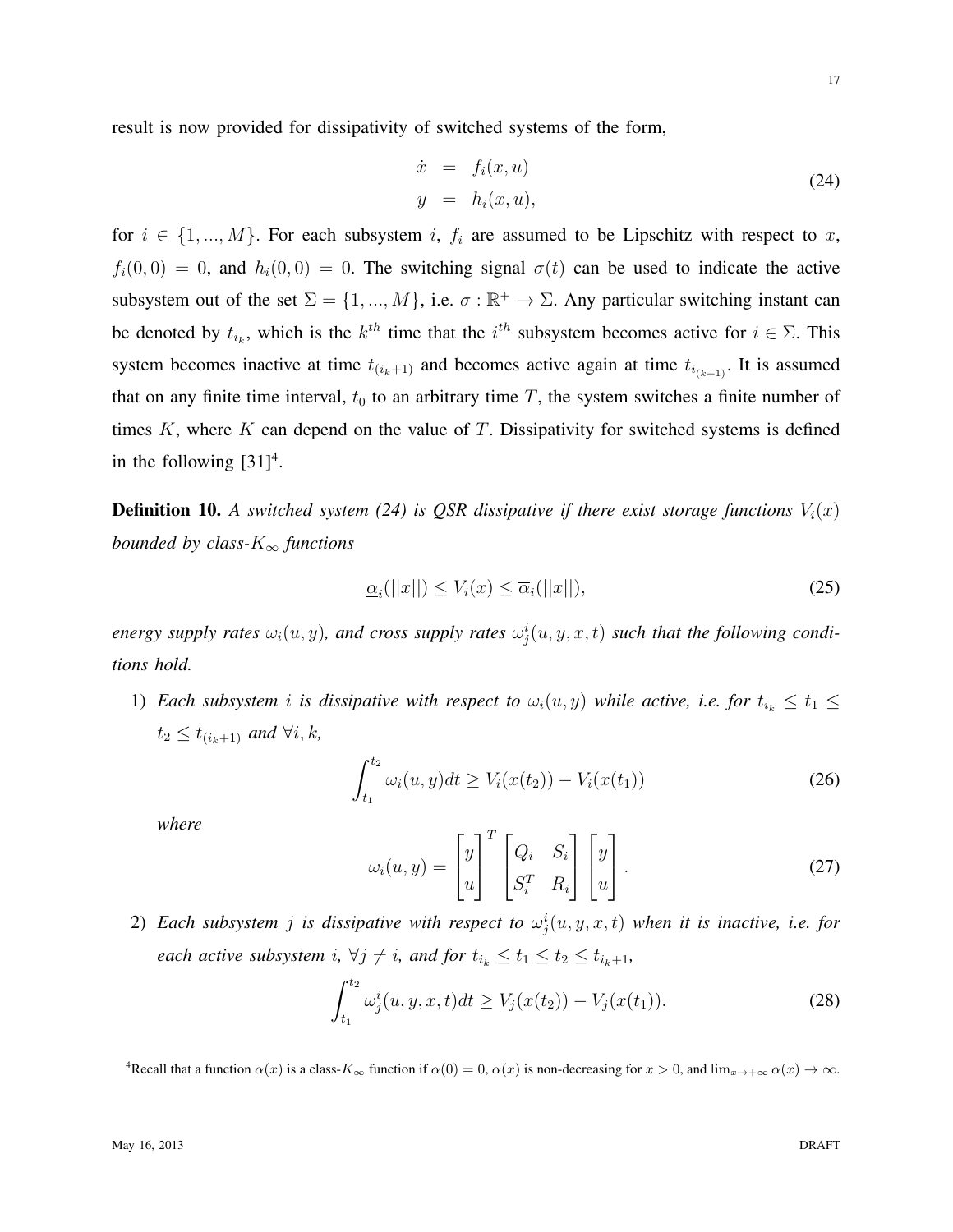3) For all i and j there exist absolutely integrable functions  $\phi_j^i(t)$  and inputs  $u_i^*(t)$  =  $\alpha_i(x(t), t)$  *such that*  $\forall t \ge t_0$   $f_i(0, u_i^*) = 0$ ,  $\omega_i(u_i^*, y) \le 0$ , and

$$
\omega_j^i(u^*, y, x, t) \le \phi_j^i(t), \forall j \ne i. \tag{29}
$$

This notion of dissipativity can be used to show stability of the switched system (24).

Theorem 12. *Consider a QSR dissipative switched system with all subsystems asymptotically zero-state detectable. This system is asymptotically stable if*  $Q_i < 0$  *for all modes i.* 

Stability of the feedback interconnection of two dissipative switched systems can also be studied. It is important to note that the feedback interconnection of two switched systems forms a new switched system G. If systems  $G_1$  and  $G_2$  have  $M_1$  and  $M_2$  subsystems, respectively, the new system G may have  $M = M_1 \cdot M_2$  subsystems. The set of switching instants of the new system G is the union of the sets of switching instants of the two individual systems. System  $G_1$  is assumed to be dissipative with supply rates  $\omega_i^{(1)}$  parametrized by  $\{Q_i, S_i, R_i\}$  and  $G_2$  has supply rates  $\omega_i^{(2)}$  with  $\{Q_i, S_i, R_i\}$ . The following theorem analyzes the active supply rates of the individual systems to establish a dissipative rate of the feedback interconnection.

Theorem 13. *Consider the feedback interconnection of two QSR dissipative switched systems*  $G_1$  *and*  $G_2$ *. If the supply rates for the two systems satisfy* 

$$
\hat{Q}_{i\hat{i}} = \begin{bmatrix} Q_i + R_{\hat{i}} & S_{\hat{i}}^T - S_i \\ S_{\hat{i}} - S_{\hat{i}}^T & Q_{\hat{i}} + R_i \end{bmatrix} \le 0,
$$
\n(30)

$$
\forall i \in \{1, 2, ..., M_1\}, \forall \hat{i} = \{1, 2, ..., M_2\},\tag{31}
$$

*the unforced*  $(r(t)=0)$  *feedback interconnection G is stable.* 

The special case of passivity can also be considered.

Definition 11. *A switched system (24) is passive if it is dissipative with respect to the energy supply rates*  $\omega_i(u, y) = u^T y - \epsilon_i y^T y$  *where*  $\epsilon_i \geq 0, \forall i$ .

A switched system is considered output strictly passive (OSP) if it is passive with  $\epsilon_i > 0$  for all i. Passive switched systems are Lyapunov stable. Asymptotic stability can be shown when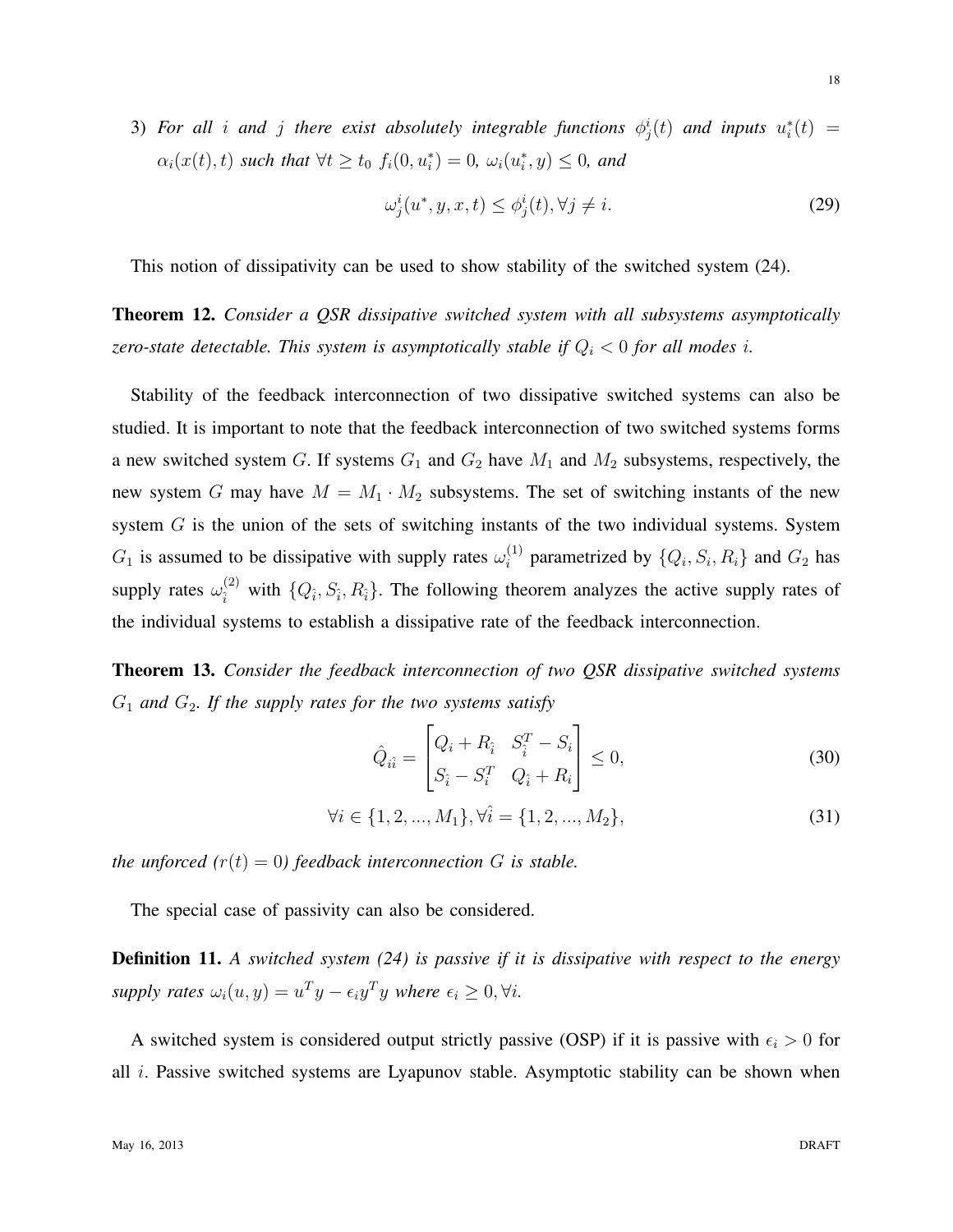negative output feedback is applied or when the system is an output strictly passive switched system.

Theorem 14. *Consider a switched system that is output strictly passive. If all of the subsystems are asymptotically zero-state detectable, then the switched system is asymptotically stable.*

By itself, this result is an indirect method of showing asymptotic stability. There are more direct methods of showing asymptotic stability in the literature. However, using Theorem 14 with Theorem 15 provides open-loop conditions for asymptotic stability of the feedback interconnection of two switched systems.

Theorem 15. *The negative feedback interconnection of two output strictly passive switched systems is again an output strictly passive switched system.*

These two results can be applied together to verify stability of the feedback interconnection of two switched systems. They can also be used to verify stability of large-scale interconnections of passive switched systems. Assuming each component is OSP and the components are sequentially connected in feedback, the large-scale system is passive and stable.

*Hybrid systems:* The approach of defining dissipativity for switched systems using multiple storage functions can also be applied to hybrid automata. One main difference between switched systems and hybrid systems is that hybrid systems do not necessarily have the same continuous state space in each discrete mode. The state vectors in each mode may be of different dimensions, they may have some states in common, or be entirely different. One class of systems that have been studied in the context of passivity is based on a model of hybrid input-output automata inspired by [26]. The class of systems captured by this model is strictly larger than the class of switched systems considered so far in the paper. It is also more general than classical hybrid automata since it contains both a system input and output. In this class, the continuous dynamics in each discrete mode of the system may be nonlinear but are time invariant. This section represents a summary of this approach, but more detail can be found in [27].

Dissipativity may be defined for this class of hybrid automata using multiple storage functions and multiple supply rates along the lines of the arguments discussed above for switched systems. The main difference is that the supply rate now has two parts: (i) a continuous energy supply rate that is valid when the state trajectory evolves according to continuous dynamics, and (ii)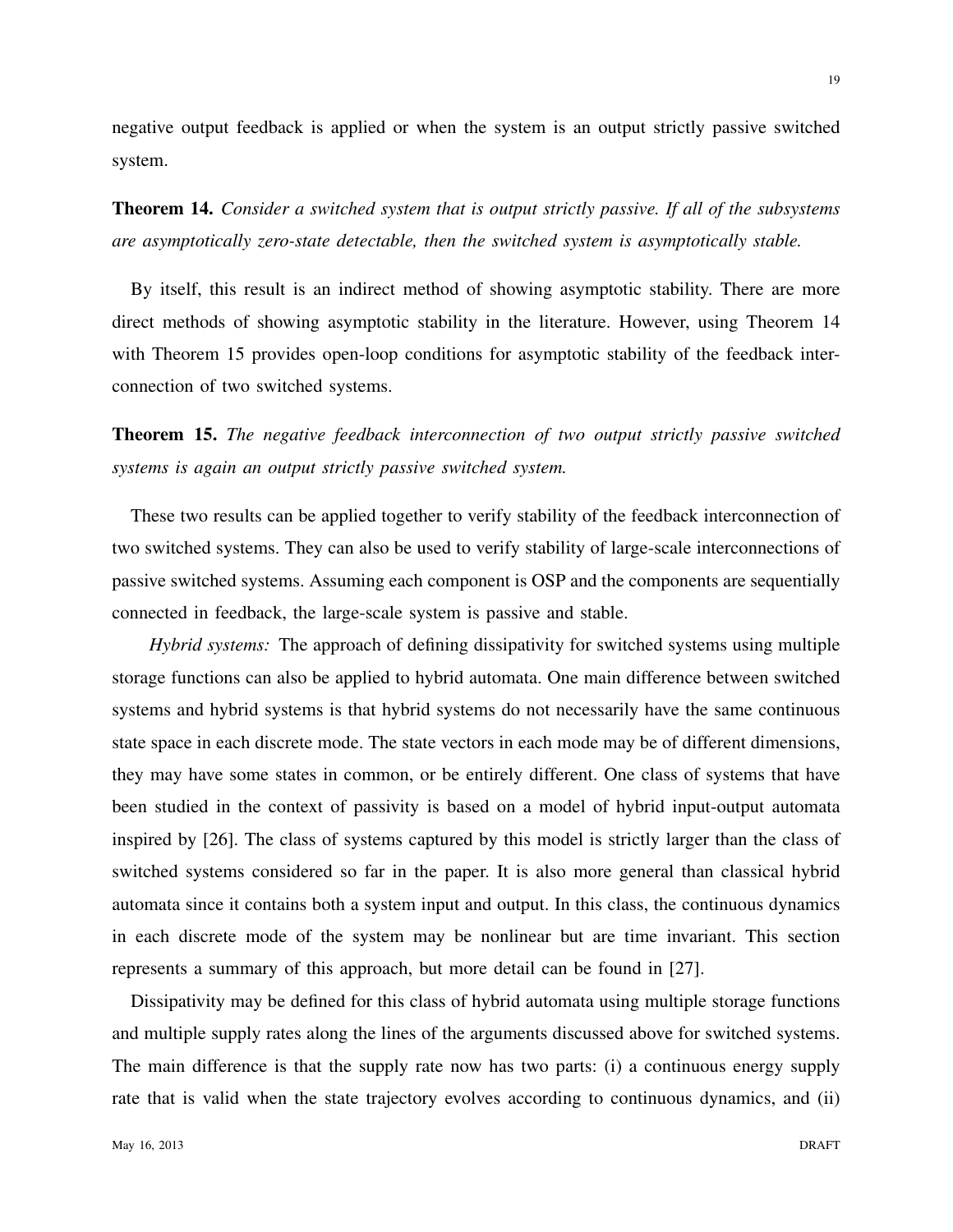a discrete energy supply rate that is valid at discrete mode changes. The continuous dissipative rate may be different for each mode of the automata.

Since the states in each discrete mode may be different, it is not always clear what a notion of stability such as Lyapunov stability means for such hybrid automata. When we can assume that the state space is the same for every discrete mode and there exists an equilibrium that is valid for all modes, it is possible to show Lyapunov stability for a class of dissipative supply rates. For other hybrid automata, it is possible to show an ultimate boundedness result. Roughly speaking, such a result implies that for some radius  $B$  around the origin, the continuous state of the system will be strictly less than  $B$  for all hybrid trajectories of the system. This can be shown when the energy supply rates are decreasing when the state is larger than  $B$ . The property of dissipativity for hybrid automata is also preserved in feedback. This result along with the stability results, provides simplified conditions for verifying stability of feedback interconnections.

The notion of passivity can be defined as a special case of dissipativity. Under certain conditions on the state space and the equilibria, this notion of passivity implies Lyapunov stability. The property is also preserved when automata are combined in feedback or in parallel. This provides the expected results for the analysis of large-scale systems using passivity theory.

*Discrete event systems:* As a special case of hybrid systems, it is possible to define dissipativity for discrete event systems (DES). We now mention two directions in this area.

One direction defines dissipativity for DES with respect to the state transition behavior [27]. Since the discrete mode captures the current state of the system, the internally stored energy can be defined with respect to the mode. Transitions are caused by the occurrence of an event which changes the energy level of the system. The energy supply rate can be a function of the current mode and the event that occurs. A definition of this form has a strong connection to an existing notion of Lyapunov stability for DES [35].

An alternative approach studies dissipativity for DES that contain inputs and outputs taking value from a set of symbols. An approach like this is important since the input or output of such a DES can be connected with another DES. This allows for feedback interconnections of DES to be studied using dissipativity. A given DES can even be connected to a dynamical system with an appropriate interface between the two such as a sample and hold with quantization.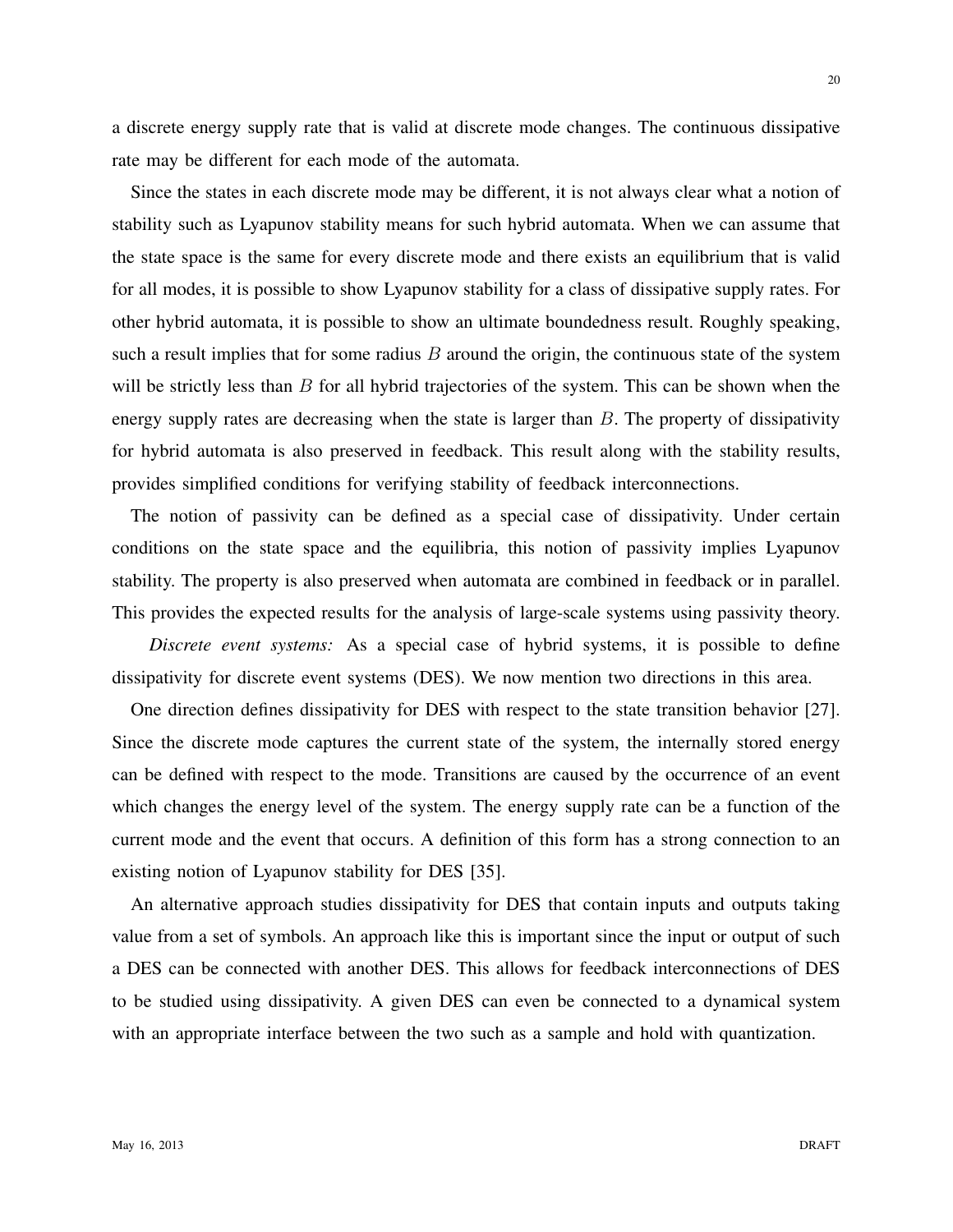

Fig. 8. Illustration of two systems: system  $\Sigma_1$  with input u and output  $y_1$ , system  $\Sigma_2$  with input u and output  $y_2 = y_1 + \Delta y$ , where  $u, y_1, y_2$  and  $\Delta y$  are of the same dimensions.

## V. OTHER CHALLENGES IN CPS

Interesting work is being carried out to meet many additional challenges posed by CPS, some of which is now summarized.

*Approximations:* One complication in CPS is that the dynamics of the system may be unknown or may even change with time. To be practical, a design that assumes certain passivity properties for a system block requires some robustness in these properties as the dynamics of the block change. Rigorous characterizations of robustness for the passivity property are needed.

Some representative results are now stated. Consider two system models  $\Sigma_1$  and  $\Sigma_2$  as shown in Fig. 8.<sup>5</sup> No assumption on the nature of dynamics for either of the system models  $\Sigma_i$  ( $i = 1, 2$ ) is made. We can view  $\Sigma_2$  as an approximation of the system  $\Sigma_1$  that we are interested in. A commonly used measure for judging how well  $\Sigma_2$  approximates  $\Sigma_1$  is to compare the outputs for the same excitation function u [3]. We denote the difference in the outputs by  $\Delta y$ . Note that, in general,  $\Delta y$  will vary depending on the function u. This difference can be due to a host of factors such as modeling error, unmodeled disturbances, or an analysis technique such as linearization, model reduction, and so on.

A reasonable requirement is that the worst case  $\Delta y$  over all control inputs u be small in terms of a suitably defined norm. More formally, we say that  $\Sigma_2$  is a good approximation of  $\Sigma_1$  if

<sup>&</sup>lt;sup>5</sup>In this paper, we focus on system models with 'additive uncertainty', where  $y_2 = y_1 + \Delta y$ . Similar arguments can be developed for system models with 'multiplicative uncertainty', where  $y_2 = y_1(1 + \Delta y)$ , see e.g. [5].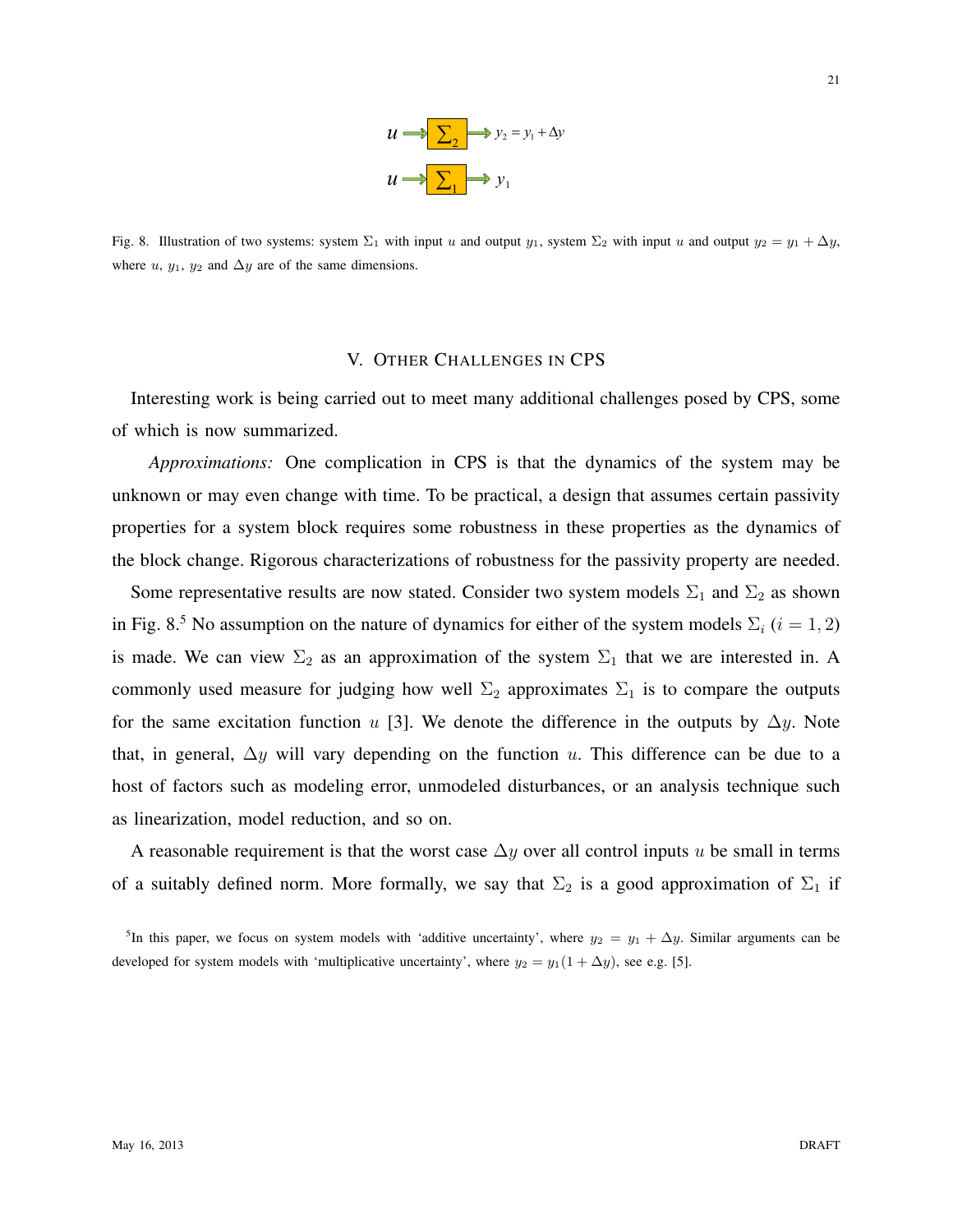there exists a nonnegative constant  $\gamma > 0$  such that<sup>6</sup>

$$
\langle \Delta y, \Delta y \rangle_T \le \gamma^2 \langle u, u \rangle_T, \quad \forall u \text{ and } \forall T \ge 0.
$$
 (32)

The value of  $\gamma$  reflects how good the approximation is.

Given this framework, conditions under which the passivity properties of a system  $\Sigma_1$  can be obtained by analyzing its approximation  $\Sigma_2$  can now be established [46], [47]. The general result states that if the approximate model  $\Sigma_2$  can be shown to be input/output/very strictly passive and if the error between the system and its approximation is small, then the original system  $\Sigma_1$ can be guaranteed to have certain passivity indices. We present the results when the approximate model is input strictly passive and very strictly passive.

**Theorem 16.** *Consider*  $\Sigma_1$  *and*  $\Sigma_2$  *in Fig. 8. Suppose that (32) is satisfied for some*  $\gamma > 0$  *and*  $\Sigma_2$  *is ISP for*  $\nu > 0$ *. Then, the following results hold:* 

- 1) *If*  $\gamma < \nu$ , then  $\Sigma_1$  *is ISP for*  $\tilde{\nu} = \nu \gamma$ ;
- 2) *If*  $\gamma < \nu$ , then  $\Sigma_1$  *is passive.*

*Similarly, suppose that*  $\Sigma_2$  *is VSP for*  $(\rho, \nu)$ *. Then, the following results hold:* 

1) *If*  $\gamma$  < min{ $\rho, \nu$ } *and*  $\gamma^2 - (\rho - \frac{2}{\rho})\gamma + \nu^2 - 2 \ge 0$ *, then*  $\Sigma_1$  *is VSP for*  $(\tilde{\rho}, \tilde{\nu})$ *, where*  $\tilde{\rho} = \rho - \gamma$  *and*  $\tilde{\nu} = \nu - \gamma$ *.* 

2) If 
$$
\gamma \le \rho \nu^2 + \nu
$$
, then  $\Sigma_1$  is passive.

As can be seen, a better approximation yields a smaller value of  $\gamma$  and means that the passivity properties of a system can be guaranteed even as the dynamics changes, or as a (hopefully simpler) approximation is shown to be passive. In particular, in [46], these methods were applied to approximate models obtained using linearization and model reduction. For instance, for model reduction, a bound on how many modes can be removed while still allowing reasoning about the passivity properties of the original system using the reduced order model was provided.

*Symmetric Systems:* Symmetry is often exhibited in nature and is related to the concept of a high degree of repetitions or regularities. In [42], agents are categorized into symmetry groups and used to determine stability conditions for large-scale systems. Particularly, stability

<sup>&</sup>lt;sup>6</sup>Note that (32) implicitly requires the 'error system' with input u and output  $\Delta y$  to be  $\mathcal{L}_2$  stable. Particularly, for stable transfer functions  $G_1$  and  $G_2$ , if  $||G_1 - G_2||_{H_\infty} \le \gamma$ , then we can guarantee that (32) is satisfied. In this case,  $\gamma$  is an upper bound on the  $H_{\infty}$  norm of the difference between the transfer functions  $G_1$  and  $G_2$ .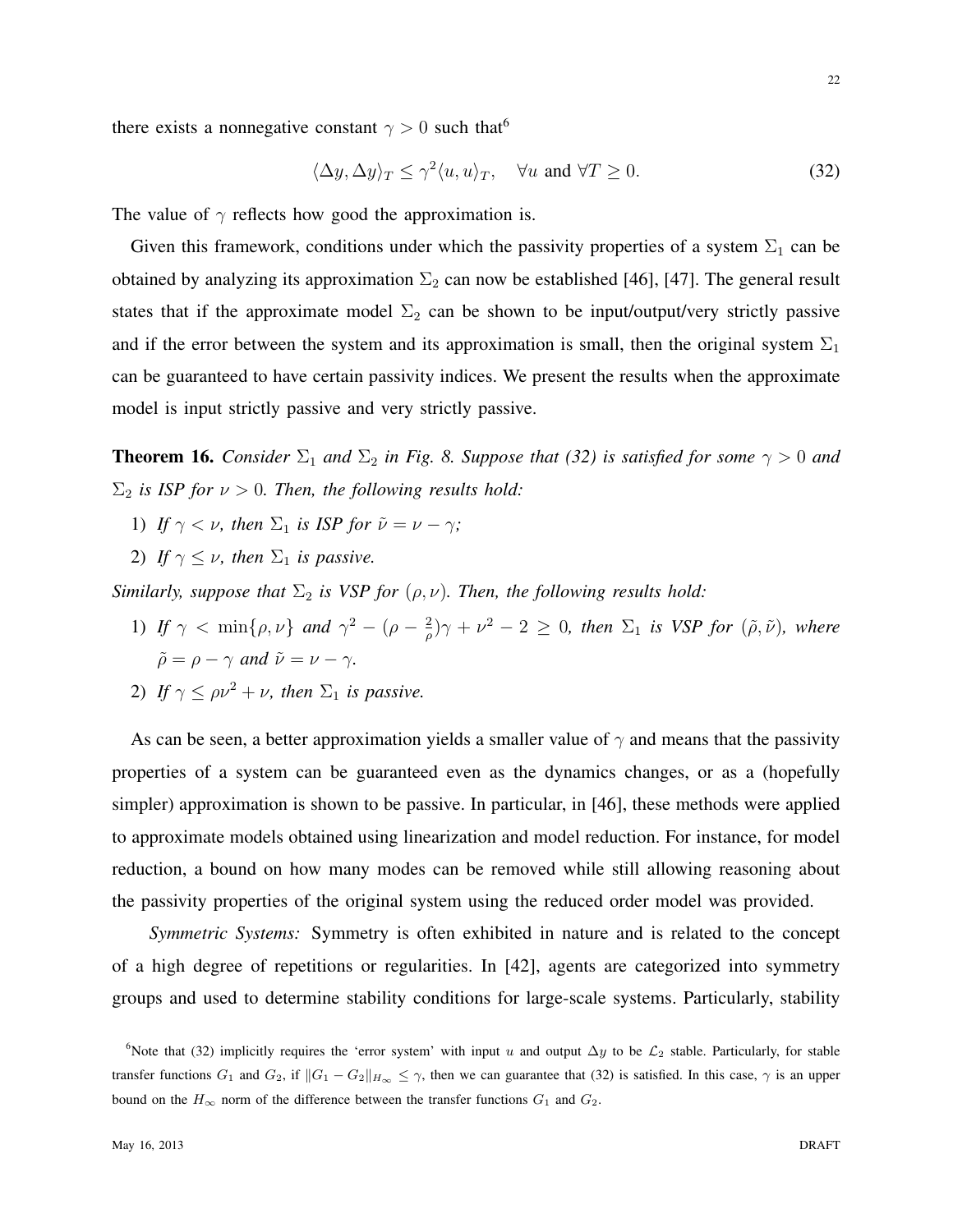for dissipative systems is considered and when subsystems of a symmetric system are dissipative, conditions for stability are derived for the maximum number of subsystems that may be added while preserving stability. These results may be used in the synthesis of large-scale systems with symmetric interconnections.

Dynamics of interconnected nonlinear distributed systems  $\Sigma_0$ ,  $\Sigma_1$ , ...,  $\Sigma_m$  are given by

$$
\Sigma_i: \quad \dot{x}_i = f_i(x_i) + g_i(x_i)u_i, \quad y_i = h_i(x_i), \quad u_i = u_{ei} - \sum_{j=0}^m H_{ij}y_j
$$

where  $i = 0, \dots, m$ ,  $u_i$  is the input to subsystem i,  $y_i$  is its output,  $u_{ei}$  is an external input, and the  $H_{ij}$  are constant matrices. If we define  $y = [y_1^T, \ldots, y_n^T]^T$ ,  $\widetilde{H} = [H_{ij}]$ , and define u,  $u_e$  similarly, then the interconnected system can be represented by  $u = u_e - \tilde{H}y$ . Using this construction a star-shaped symmetry, for example, can be represented by

$$
\widetilde{H} = \begin{bmatrix} H & b & \dots & b \\ c & h & \dots & 0 \\ \vdots & \vdots & \ddots & \vdots \\ c & 0 & \dots & h \end{bmatrix}
$$

where  $b$  and  $c$  represent the strength of the interconnections between the agents and the following theorem applies to systems with star-shaped symmetries.

Theorem 17. *Consider a* (Q, S, R)−dissipative *system* Σ<sup>0</sup> *extended by* m *star-shaped symmetric*  $(q, s, r) - dissipative$  *subsystems*  $\Sigma_i$ *. The whole system is asymptotically stable if* 

$$
m < \min\left(\frac{\underline{\sigma}(\hat{Q})}{\overline{\sigma}(c^Trc + \beta(\hat{q} - b^T R b)^{-1}\beta^T)}, \frac{\hat{q}}{b^T R b}\right)
$$

*where*  $\overline{\sigma}$  *and*  $\underline{\sigma}$  *are the maximum and minimum singular values of* H *respectively*,  $\hat{Q} = -H^T R H +$  $SH + H^{T}S^{T} - Q > 0$ ,  $\hat{q} = -h^{T}rh + sh + h^{T}s^{T} - q > 0$  and  $\beta = Sb + c^{T}s^{T} - H^{T}Rb - c^{T}rh$ .

The above theorem shows that there exists an upper bound on the number of subsystems that can be added so to preserve stability of dissipative systems and similar results exist for interconnections with cyclic symmetry and chain symmetry. Also extensions on passive systems as a special cases of dissipative systems are studied in [43]. It is important to note that such results are robust under parameter variations. While all subsystems were assumed to be  $(q, s, r)$ dissipative, no restrictions were placed on the actual dynamics.

23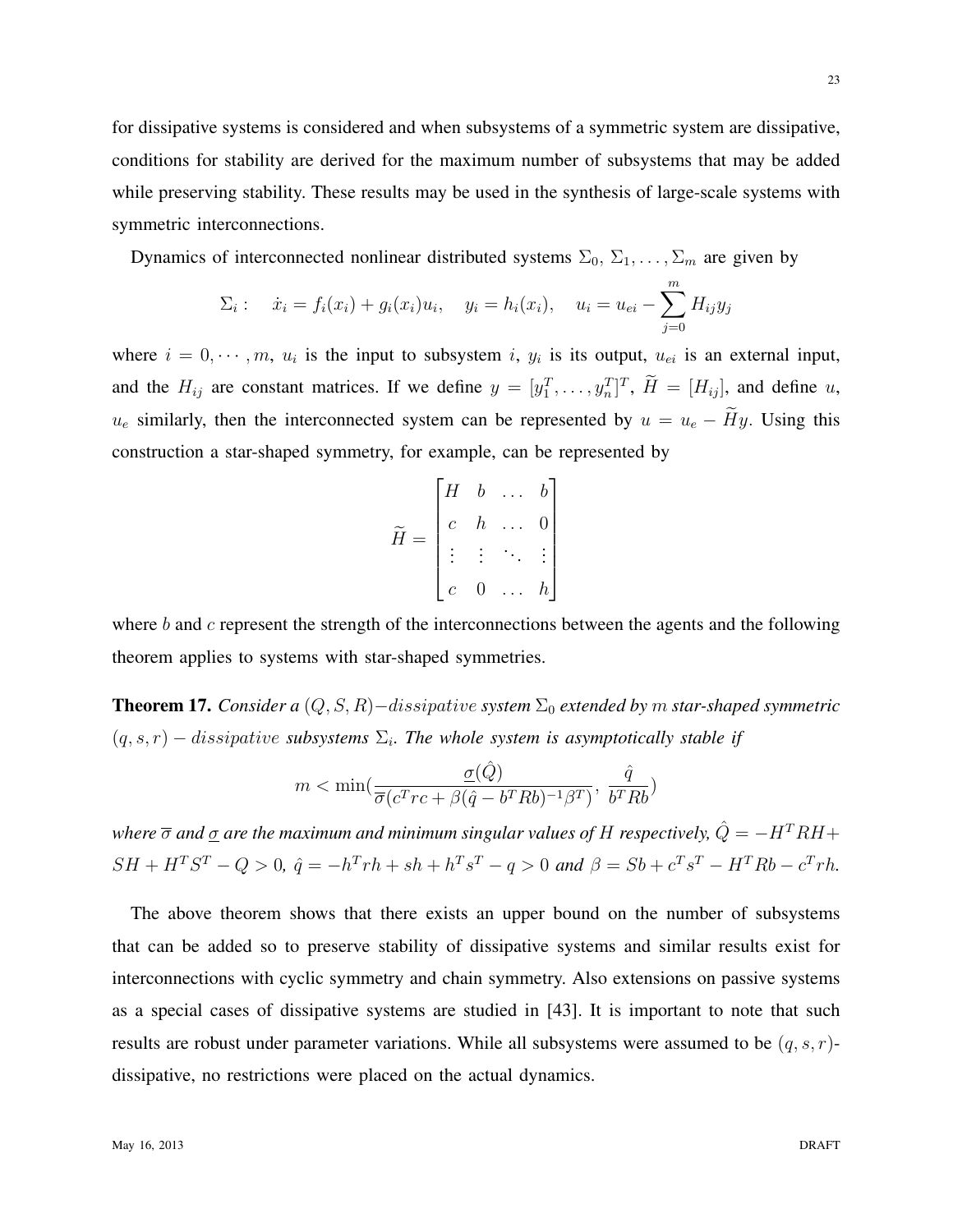A further approach is related to Lyapunov stability of symmetric systems. The approach is to define an equivalence class of systems, with each system containing a different number of components and requires us to consider a system with components that define a *group*, G. Interconnections among components may be represented by *generators*,  $X \subset G$ . For  $g \in G$ , let  $\{w_g^{s_1}, w_g^{s_2}, \ldots, w_g^{s_{|X|}}\}$  be of outputs, and let  $\{v_g^{s_1}, v_g^{s_2}, \ldots, v_g^{s_{|X|}}\}$  be the inputs. In this more general setting, the dynamics of a component,  $g \in G$  are

$$
\dot{x}_g(t) = f_g(x_g(t)) + \sum_{j=1}^{m_g} g_{g,j}(x_g(t)) u_{g,j}(x_g(t), v_g^{s_1}(t), \dots, v_g^{s_{|X|}}(t))
$$
  

$$
w_g^s(t) = w_g^s(x_g(t)),
$$

for all  $s \in X$ . A system has *periodic interconnections* if  $v_g^s(t) = w_{s^{-1}g}^s(x_{s^{-1}g}(t))$ , for all  $g \in G$  and  $s \in X$ . Furthermore, if  $f_{g_1}(x) = f_{g_2}(x)$ ,  $g_{g_1,j}(x) = g_{g_2,j}(x)$ ,  $w_{g_1}^s(x) = w_{g_2}^s(x)$  and  $m_{g_1} = m_{g_2} = m$  for all  $s \in X$ ,  $g_1, g_2 \in G$ ,  $x \in \mathbb{R}^n$  and  $j \in \{1, ..., m\}$ , then G has *symmetric components*. Finally, if the control laws also satisfy

$$
u_{g_1,j}\left(x_1, w_{s_1^{-1}g_1}^{s_1}(x_2), \ldots, w_{s_{|X|}^{-1}g_1}^{s_{|X|}}(x_{|X|+1})\right) = u_{g_2,j}\left(x_1, w_{s_1^{-1}g_2}^{s_1}(x_2), \ldots, w_{s_{|X|}^{-1}g_2}^{s_{|X|}}(x_{|X|+1})\right)
$$
(33)

for all  $g_1, g_2 \in G$ ,  $j \in \{1, \ldots, m\}$ ,  $s \in X$  and  $(x_1, x_2, \ldots, x_{|X|+1}) \in \mathbb{R}^n \times \mathbb{R}^n \times \cdots \times \mathbb{R}^n$  then the system is a *symmetric system on* G. Finally, if two systems are both symmetric with the same generators, they are *equivalent symmetric systems*, and the following Theorem holds [16].

Theorem 18. *Given a symmetric system on a finite group* G *with generators* X*, assume there is a function*  $V_G : \mathcal{D}_G \to \mathbb{R}$  *that is smooth on some open domain*  $\mathcal{D}_G \subset \mathbb{R}^n \times \cdots \times \mathbb{R}^n$  (|G| *times)* such that 1)  $V_G$  may be expressed as the sum of terms corresponding to each component *where*  $V_g : \mathbb{R}^n \times \cdots \times \mathbb{R}^n$  $1+|X|$ *times*  $\rightarrow \mathbb{R}$  *with* 

$$
V_G(x_G) = \sum_{g \in G} V_g(x_g, x_{Xg}) = \sum_{g \in G} V_g\left(x_g, w_{s_1^{-1}g}^{s_1}(x_{s_1^{-1}g}), \dots, w_{s_{|X|}^{-1}g}^{s_{|X|}}(x_{s_{|X|}^{-1}g})\right)
$$

*for all*  $x \in \mathcal{D}_G$ , 2) the individual functions corresponding to each component in G are equal *as functions, i.e.,*  $V_{g_1} = V_{g_2} = V$  *for all*  $g_1, g_2 \in G$ *, and 3) for any one of the*  $g \in G$ *,*  $\frac{\partial V_G}{\partial x_g}(x_G)\left(f_g(x_g)+\sum_{j=1}^mg_{g,j}(x_g)u_{g,j}\left(x_g,x_{Xg}\right)\right)<0$  for all  $x_G\in\mathcal{D}_G$ . Then  $\dot{V}_G(x)<0$  for all  $x \in \mathcal{D}_G$  and for any equivalent symmetric system on  $\hat{G}$ , there is a  $V_{\hat{G}}$  such that  $\dot{V}_{\hat{G}} < 0$  on some *open domain,*  $\mathcal{D}_{\hat{G}}$ *.* 

,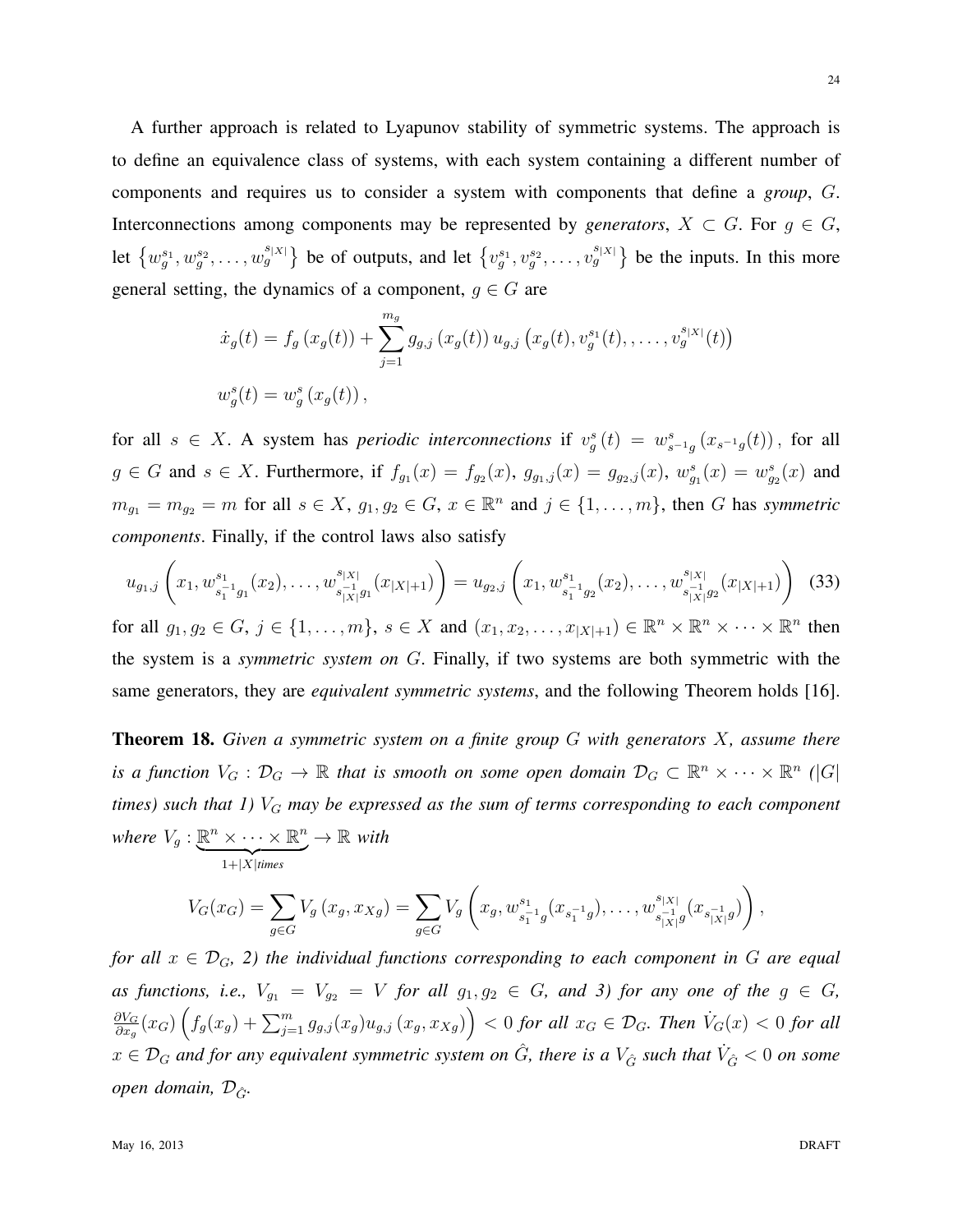The main utility of this theorem is that stability of an entire *class* of systems may be determined by checking only one member of the equivalance class. Current effors are directed toward extending these results to approximately symmetric systems [13]–[15].

## VI. EXPERIMENTAL DETERMINATION OF PASSIVITY INDICES

The definition of passivity covered earlier in this paper relies on the existence of an internal representation and an energy storage function. Passivity can be shown when the storage function is non-negative and the inequality (4) is satisfied. An alternative presentation of the results does not rely on an internal representation of the system, only that an input-output condition is satisfied for all inputs of interest [37], [38]. Since this approach does not require an explicit model of the system, it can be used to verify experimentally that a given system is passive without modeling the dynamics and finding a storage function. The following defines this notion of passivity.

Definition 12. *A system is passive with respect to an input set* U *if there exists a finite constant* β *that satisfies the following inequality for all inputs*  $u \in U$  *and*  $\forall T \ge 0$ *,* 

$$
\int_0^T y^T(t)u(t)dt \ge -\beta.
$$
\n(34)

The constant  $\beta$  captures initially stored energy and may change with different initial conditions. For this definition, the system must satisfy the inequality for all inputs  $u$  as well as all finite times T. One issue is that, for passive and non-passive systems, there always exists a finite  $\beta$ to satisfy the inequality for  $T$  up to a given time. However, as  $T$  goes to infinity, the bound involving a finite  $\beta$  will not hold for non-passive systems. A more practical approach is to test for passivity under zero initial conditions. In this case, the constant  $\beta$  can be taken to be zero,

$$
\int_0^T y^T(t)u(t)dt \ge 0.
$$
\n(35)

In this case, if the inner product of u and y is negative for any  $T$ , the test fails. For systems that are passive with respect to a particular class of inputs, the inner product will vary with the input but will typically grow without bound. If this pattern holds for a sufficiently long time interval, it can be conjectured that the inequality will hold for any  $T$ . The length of time that data should be collected to verify the condition is often based on heuristics for a particular application area. This may be based on the desired level of certainty to make a conclusion but also on the system and the particular input being tested.

May 16, 2013 DRAFT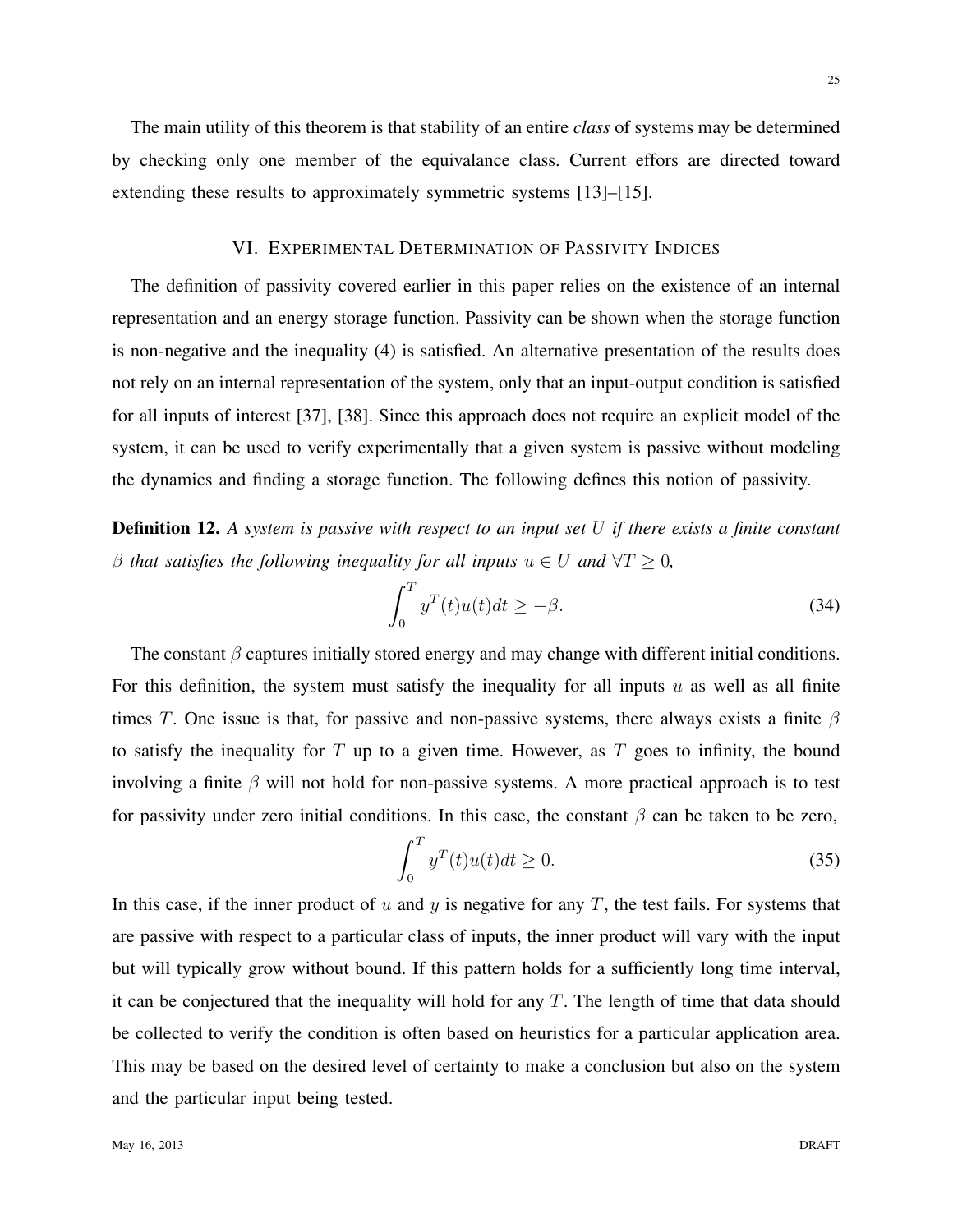A similar approach can be taken to estimate passivity indices for a system. In this case the inequality to be satisfied takes the following form,

$$
(1 + \rho \nu) \int_0^T y^T(t) u(t) dt \ge \rho \int_0^T y^T(t) y(t) dt + \nu \int_0^T u^T(t) u(t) dt.
$$
 (36)

When testing this inequality, the indices can be estimated from each data set and for each time T. One could set  $\nu = 0$  and estimate the value of  $\rho$  that satisfies (36) as an equality for the particular set of data. When considering all data, there are many values of the indices. There is typically a range of values that satisfy the inequality so some decision must be made on the final set of indices. The calculated indices correspond to the particular set of inputs used.

This approach has recently been applied to an adaptive cruise control algorithm. The parameters of the throttle control system may be adjusted to provide more desirable passivity indices. More on this can be found in [45].

### VII. CONCLUSIONS

Cyberphysical systems are growing in importance. Passivity and dissipativity have shown great promise in providing systematic design methods for such systems. This paper summarized some ongoing work by the authors in various directions associated with these concepts. Further research needs to be done to fully develop the promise of these methods.

*Acknowledgments:* Research supported in part for the authors by NSF award CNS-1035655.

## **REFERENCES**

- [1] B. D. O. Anderson and S. Vongpanitlerd, *Network Analysis and Synthesis: A Modern Systems Theory Approach*. Englewood Cliffs, NJ: Prentice-Hall, 1973.
- [2] R. J. Anderson and M. W. Spong, "Bilateral control of teleoperators with time delay," *IEEE Transactions on Automatic Control*, vol. 34, no. 5, pp. 494–501, 1989.
- [3] A. Antoulas, *Approximation of Large-Scale Dynamical Systems*. Society for Industrial and Applied Mathematics, 2005.
- [4] P. Antsaklis, "A brief introduction to the theory and applications of hybrid systems," in *Proceedings of the IEEE, Inroductory Article for the Special Issue on Hybrid Systems: Theory and Applications*, vol. 88, pp. 879–887, July 2000.
- [5] J. Bao and P. L. Lee, *Process Control: The passive systems approach*. Springer-Verlag, Advances in Industrial Control, London, first ed., 2007.
- [6] R. Brockett and D. Liberzon, "Quantized feedback stabilization of linear systems," *Automatic Control, IEEE Transactions on*, vol. 45, pp. 1279 –1289, Jul. 2000.
- [7] T. Chen and B. Francis, *Optimal sampled-data control systems*, vol. 124. Springer London, 1995.
- [8] N. Chopra, P. Berestesky, and M. W. Spong, "Bilateral teleoperation over unreliable communication networks," *IEEE Transactions on Control Systems Technology*, vol. 16, no. 2, pp. 304–313, 2008.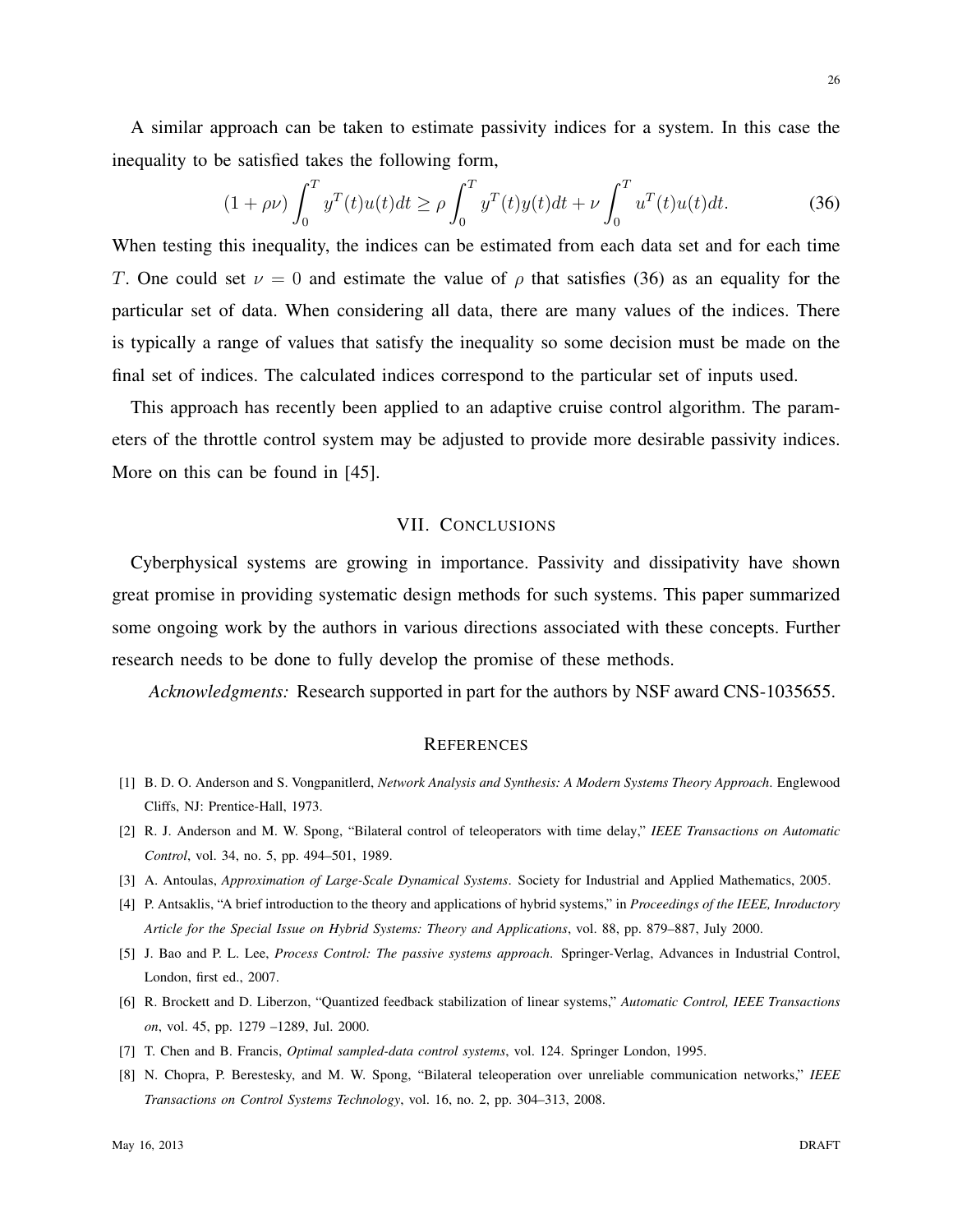- [9] R. Costa-Castello and E. Fossas, "On preserving passivity in sampled-data linear systems," in *American Control Conference, 2006*, pp. 4373–4378, 2006.
- [10] N. Elia and S. Mitter, "Stabilization of linear systems with limited information," *Automatic Control, IEEE Transactions on*, vol. 46, no. 9, pp. 1384–1400, 2001.
- [11] A. Fettweis, "Wave digital filters: Theory and practice," *Proceedings of the IEEE*, vol. 74, no. 2, pp. 270–327, 1986.
- [12] M. Fu and L. Xie, "The sector bound approach to quantized feedback control," *Automatic Control, IEEE Transactions on*, vol. 50, no. 11, pp. 1698–1711, 2005.
- [13] Bill Goodwine, "Compositional Stability of Approximately Symmetric Systems: Initial Results," Accepted for the *21st Mediterranean Conference on Control and Automation (MED), 2013*.
- [14] Bill Goodwine, "Compositional Boundedness of Solutions for Symmetric Nonautonomous Control Systems," Submitted to the 52nd IEEE Conference on Decision and Control, 2013.
- [15] Bill Goodwine, "Nonlinear Control and Stability of Approximately Symmetric Systems of Coordinating Robotic Agents," Submitted to the 2013 International Conference on Intelligent Robots and Systems.
- [16] Bill Goodwine and P. J. Antsaklis, "Multiagent Compositional Stability Exploiting System Symmetries," Accepted for publication in *Automatica*.
- [17] D. J. Hill and P. J. Moylan, "The Stability of Nonlinear Dissipative Systems," *IEEE Transactions on Automatic Control*, vol. 21, no. 5, pp. 708–711, 1976.
- [18] S. Hirche, T. Matiakis, and M. Buss, "A distributed controller approach for delay-independent stability of networked control systems," *Automatica*, vol. 45, no. 8, pp. 1828 – 1836, 2009.
- [19] P. F. Hokayem and M. W. Spong, "Bilateral teleoperation: An historical survey," Automatica, vol. 42, no. 12, pp. 2035 2057, 2006
- [20] P. V. Kokotovic and M. Arcak, "Constructive nonlinear control: a historical perspective," *Automatica*, vol. 37, no. 5, pp. 637662, 2001.
- [21] N. Kottenstette and P. J. Antsaklis, "Stable digital control networks for continuous passive plants subject to delays and data dropouts," in *Conference on Decision and Control*, pp. 4433–4440, 2007.
- [22] N. Kottenstette, J. F. Hall, X. Koutsoukos, J. Sztipanovits, and P. Antsaklis, "Design of networked control systems using passivity," *Control Systems Technology, IEEE Transactions on*, vol. PP, no. 99, p. 1, 2012.
- [23] D. Liberzon and A. S. Morse, "Basic Problems in Stability and Design of Switched Systems," *IEEE Control Systems*, vol. 19, no. 5, pp. 59–70, 1999.
- [24] H. Lin and P. J. Antsaklis, "Stability and Stabilizability of Switched Linear Systems: A Survey of Recent Results," *IEEE Transactions on Automatic Control*, vol. 54, no. 2, pp. 308–322, 2009.
- [25] B. Liu and D. J. Hill, "Decomposable dissipativity and related stability for discrete-time switched systems," *IEEE Transactions on Automatic Control*, vol. 56, no. 7, pp. 1666–1671, 2011.
- [26] N. A. Lynch, R. Segala, and F. Vaandrager, "Hybrid I/O automata," *Information and Computation*, vol. 185, pp. 105–157, Aug. 2003.
- [27] M. J. McCourt, "Dissipativity Theory for Hybrid Systems with Applications to Networked Control Systems ," PhD Dissertation, Dept. of Electr. Eng., Univ. of Notre Dame, 2013.
- [28] M. J. McCourt and P. J. Antsaklis, "Connection Between the Passivity Index and Conic Systems," *University of Notre Dame, ISIS Technical Report, isis-2009-009*, Dec. 2009.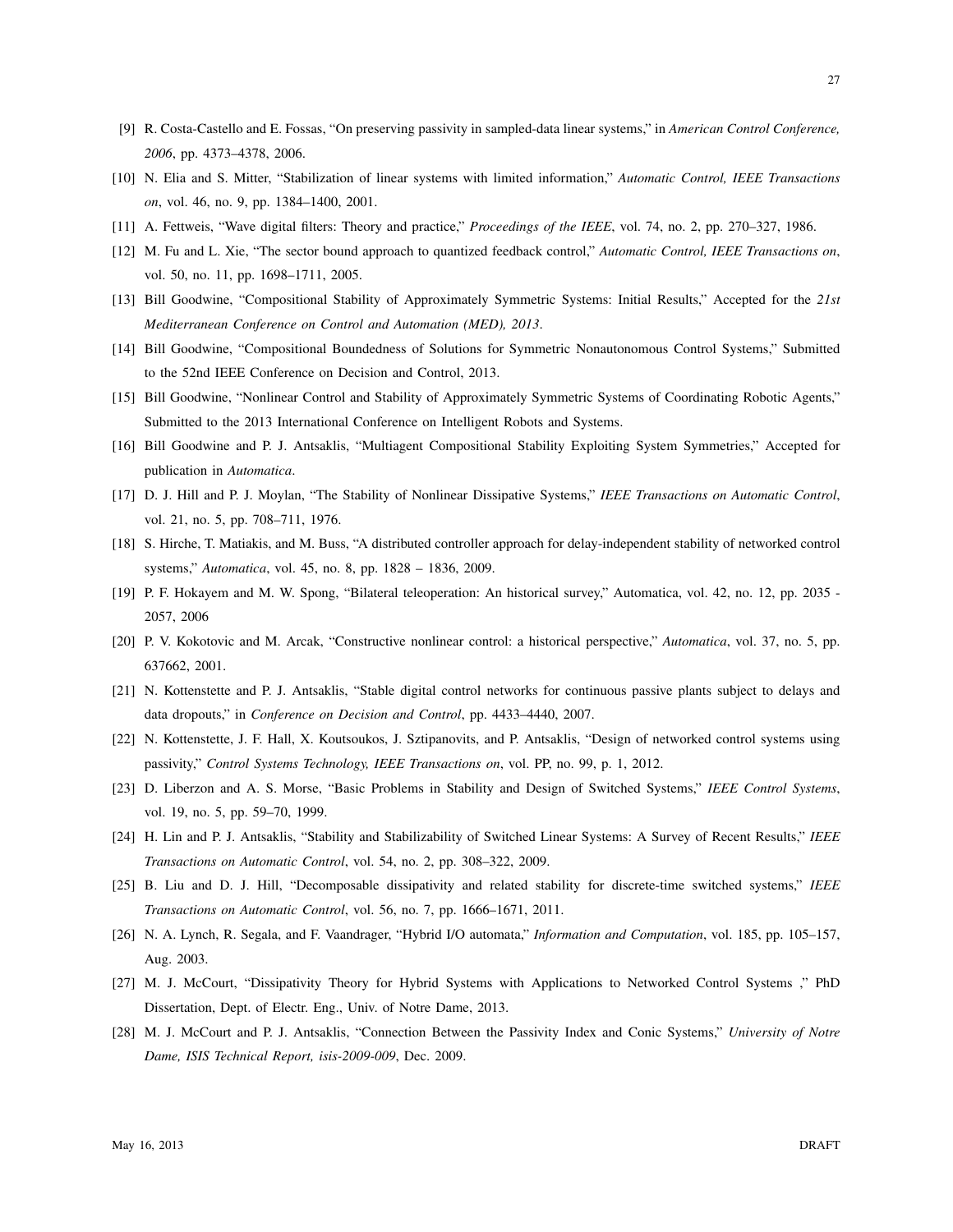- [29] M. J. McCourt and P. J. Antsaklis, "Control Design for Switched Systems Using Passivity Indices," in *American Control Conference*, pp. 2499–2504, 2010.
- [30] M. J. McCourt and P. J. Antsaklis, "Stability of Networked Passive Switched Systems," in *Conference on Decision and Control*, pp. 1263–1268, 2010.
- [31] M. J. McCourt and P. J. Antsaklis, "Stability of interconnected switched systems using QSR dissipativity with multiple supply rates," in *American Control Conference*, pp. 4564 – 4569, 2012.
- [32] Y. Oishi, "Passivity degradation under the discretization with the zero-order hold and the ideal sampler," in *Decision and Control (CDC), 2010 49th IEEE Conference on*, pp. 7613 –7617, Dec. 2010.
- [33] R. Ortega, A. J. van der Schaft, I. Mareels, and B. Maschke, "Putting energy back in control," *IEEE Control Systems*, pp. 18–33, April 2001.
- [34] R. Ortega, A.J. van der Schaft, B. Maschke, G. Escobar, "Interconnection and damping assignment passivity-based control of port-controlled Hamiltonian systems," Automatica, vol. 38, pp. 585–596, 2002.
- [35] K. M. Passino, A. N. Michel, and P. J. Antsaklis, "Lyapunov stability of a class of discrete event systems," *IEEE Transactions on Automatic Control*, vol. 39, no. 2, pp. 269–279, 1994.
- [36] Joseph J. Rotman. An Introduction to the Theory of Groups. Fourth Edition, Springer-Verlag, 1995.
- [37] A. J. van der Schaft, *L2-Gain and Passivity Techniques in Nonlinear Control*. London: Springer-Verlag, 2000.
- [38] M. Vidyasagar, *Nonlinear Systems Analysis*. Philadelphia: SIAM, second ed., 2002.
- [39] Y. Wang, V. Gupta, and P. J. Antsaklis, "On Feedback Passivity of Discrete-Time Nonlinear Networked Control Systems with Packet Drops," Submitted for journal publication, 2012. A version is available as a technical report: Y. Wang, V. Gupta, and P.J. Antsaklis, "Passivity Analysis for Discrete-Time Periodically Controlled Nonlinear Systems," ISIS Technical Report ISIS-2012-003, March 2012.
- [40] Y. Wang, V. Gupta, and P. J. Antsaklis, "Generalized Passivity in Discrete-Time Switched Nonlinear Systems," IEEE Transactions on Automatic Control, conditionally accepted, 2012.
- [41] J. C. Willems, "Dissipative dynamical systems, Part I: General theory," *Archive for Rational Mechanics and Analysis*, vol. 45, no. 5, pp. 321–351, 1972.
- [42] P. Wu and P. J. Antsaklis. Symmetry in the design of large-scale complex control systems: Some initial results using dissipativity and Lyapunov stability. *18th Mediterranean Conference on Control and Automation (MED), 2010*, pages 197-202, 2010
- [43] P. Wu and P. J. Antsaklis. Passivity Indices for Symmetrically Interconnected Distributed Systems. *19th Mediterranean Conference on Control and Automation (MED), 2011*, pages 1-6, 2011
- [44] P. Wu and P. J. Antsaklis. Symmetry in the design of large-scale dissipative and passive control systems. *Submitted for Journal Publication,* 2012.
- [45] P. Wu, M. J. McCourt, and P. J. Antsaklis, "Experimentally Determining Passivity Indices: Theory and Simulation," *University of Notre Dame, ISIS Technical Report, isis-2013-002*, 2013.
- [46] M. Xia, P. J. Antsaklis, V. Gupta, and F. Zhu, "Passivity and dissipativity analysis of a system and its approximation," *submitted to IEEE Transactions on Automatic Control: Special Issue on Control of Cyber-Physical Systems*, Feb. 2013.
- [47] M. Xia, P. J. Antsaklis, and V. Gupta, "Passivity analysis of a system and its approximation," in *the 2013 American Control Conference (ACC)*, June 2013.
- [48] H. Yu and P. Antsaklis, "A passivity measure of systems in cascade based on passivity indices," in *Decision and Control (CDC), 2010 49th IEEE Conference on*, pp. 2186–2191, 2010.